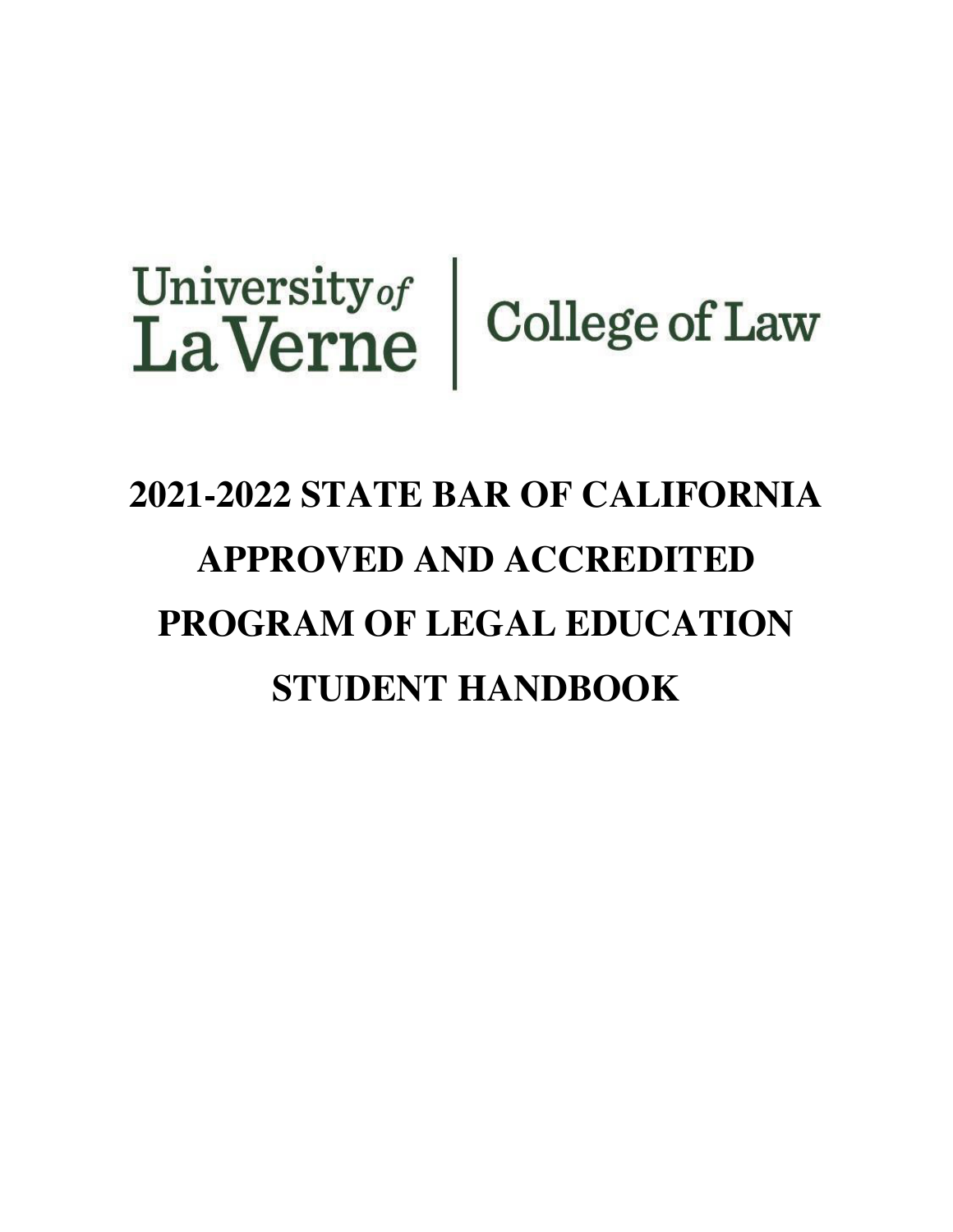# **SENIOR ADMINISTRATION**

| Kevin Marshall   | Dean & Professor of Law                                |  |
|------------------|--------------------------------------------------------|--|
| Placido Gomez    | Associate Dean, Academic Affairs                       |  |
| Jendayi Saada    | Associate Dean, Faculty and Student Development        |  |
| Evelyn De Anda   | Registrar & Director of Academic Affairs               |  |
| Akita Mungaray   | Director, Student Services and Interim Director Career |  |
|                  | Development & Externships                              |  |
| Jennifer Argueta | Branch Manager, Law Library                            |  |

#### **WELCOME**

Welcome to the University of La Verne College of Law (COL). We are glad you are here. This student handbook, hereby referred to as handbook, will provide you with information that will help make your law school experience a productive and successful one. The Office of Student Affairs has prepared this handbook to assist students while enrolled at the COL. It contains academic information as well as information about support services and student life at the university on the law school campus. The handbook will answer questions you may have while you are a member of the University community. Please take the time to familiarize yourself with the handbook contents.

# **ACCREDITATION**

The University of La Verne College Of Law is approved and accredited by the California Committee of Bar Examiners for the State Bar of California. The California Accreditation Rule and Standards are located on the California State Bar Website at:

[http://www.calbar.ca.gov/Attorneys/Conduct-Discipline/Rules/Rules-of-the-State-Bar/Title-4](http://www.calbar.ca.gov/Attorneys/Conduct-Discipline/Rules/Rules-of-the-State-Bar/Title-4-Admissions-and-Educational-Standards)- [Admissions-and-Educational-Standards](http://www.calbar.ca.gov/Attorneys/Conduct-Discipline/Rules/Rules-of-the-State-Bar/Title-4-Admissions-and-Educational-Standards).

Students enrolled fall 2020 and after will have the opportunity to earn a JD and graduate from a school that is approved and accredited exclusively by the State Bar of California.

Study at, or graduation from the University of La Verne College of Law may not qualify a student to take the bar examination or be admitted to practice law in jurisdictions other than California. A student who intends to seek admission to practice outside of California should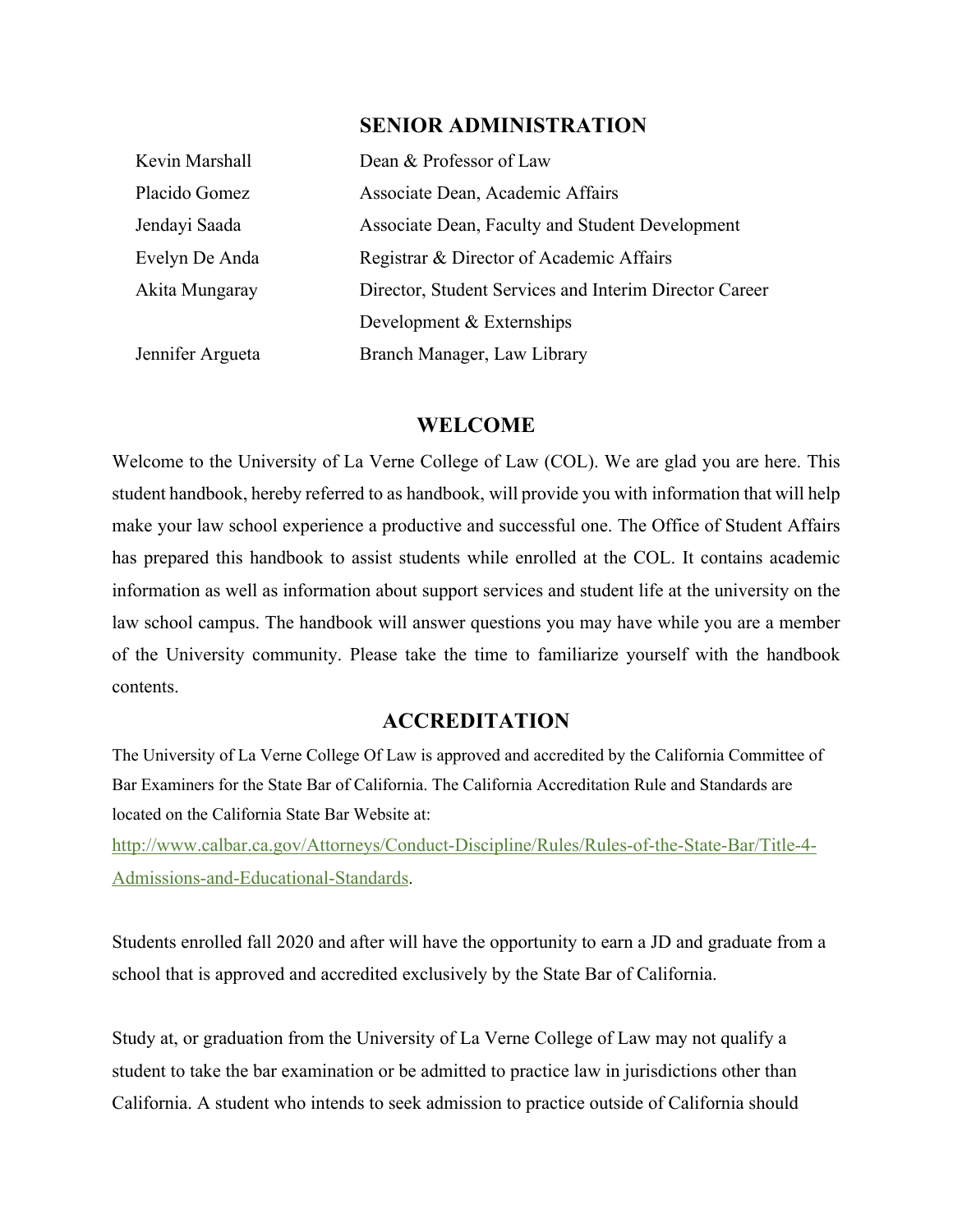contact the admitting authority in that jurisdiction for information regarding its education and admission requirements. [See Title 4. Admissions and Educational Standards, Division 2. Accredited Law School Rule 2.3(D) Required Disclosures].

The University of La Verne is accredited by the Senior College Commission of the [Western](https://www.wscuc.org/) [Association of Schools and Colleges](https://www.wscuc.org/) (WASC), a regional accrediting agency recognized by the U.S. Department of Education as certifying institutional eligibility for federal funding in a number of programs, including student access to federal financial aid. Through its work of peer review, based on standards agreed to by the membership, the Commission encourages continuous institutional improvement and assures the membership and its constituencies, including the public, that accredited institutions are fulfilling their missions in service to their students and the public good.

# **MANUAL OF ACADEMIC POLICIES AND PROCEDURES (MAPP)**

The Manual of Academic Policies and [Procedures](https://law.laverne.edu/students/wp-content/uploads/sites/15/2020/08/Manual-for-Academic-Policies-and-Procedures%E2%80%94California-Approved-and-Accredited-Law-Program.pdf) (MAPP) is the official statement of the University of La Verne College of Law policies. The handbook serves as a secondary reference for questions that may arise from time to time during your law school career. Feel free to ask the administration, faculty, or staff if you have any questions. In case of any conflict between the MAPP and handbook provisions, the MAPP provisions are controlling.

**NOTICE:** *The reader should take notice that while every effort is made to ensure the accuracy of the information contained herein, the College of Law retains the right to modify the Student Handbook and the Manual of Academic Policies and Procedures at any time without advance notice. The University and the College of Law provide the information herein solely for the convenience of the reader and, to the extent permissible by law, expressly disclaims any liability that may otherwise be incurred.*

# **GENERAL INFORMATION**

#### **VISION**

La Verne Law is an incubator for innovation in legal education, thought, and advocacy for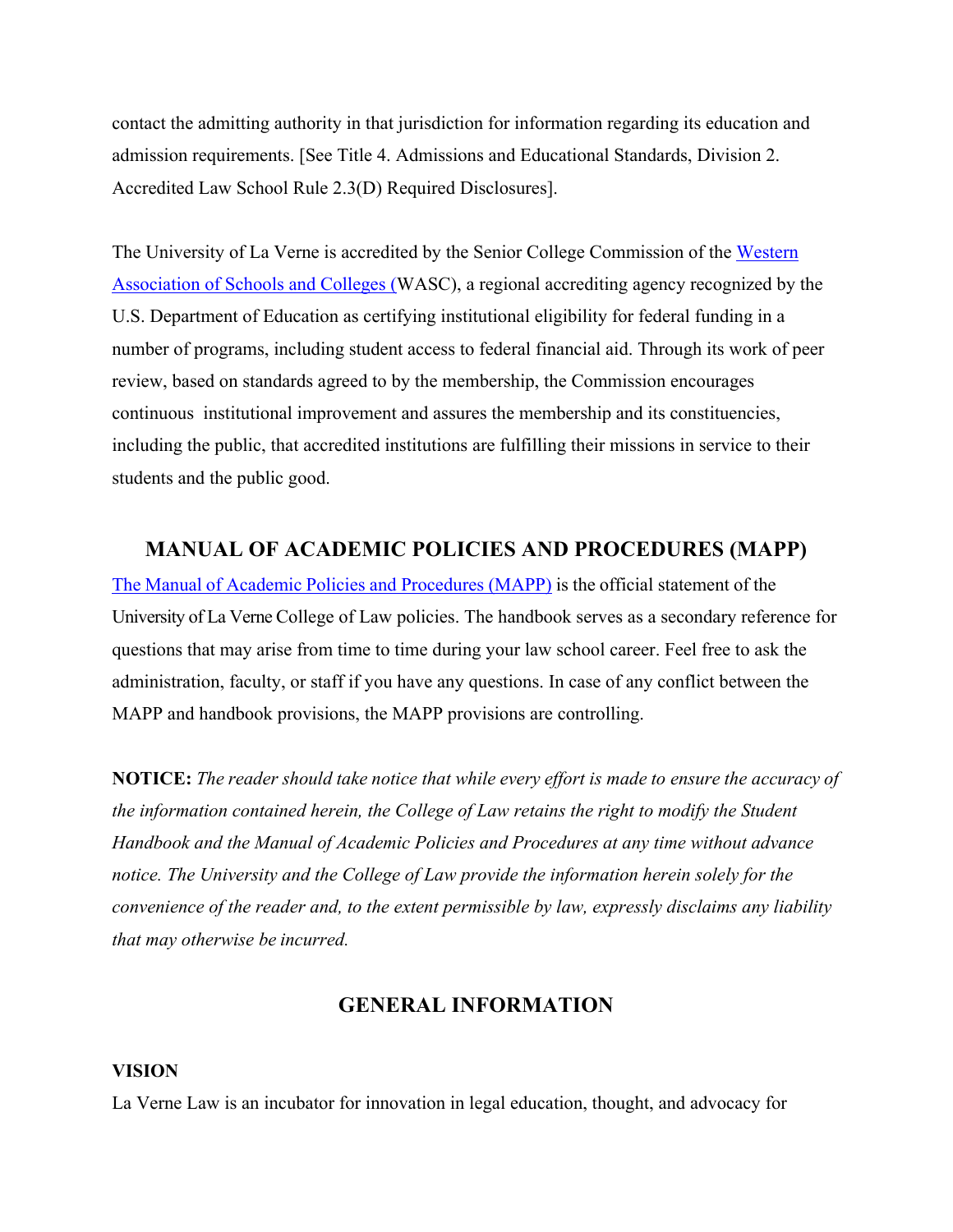individuals passionate about serving their communities and promoting access and justice.

#### **MISSION**

The mission of The University of La Verne College of Law (COL) is to guide our students in the discovery of law and self as they prepare for the practice of law or other professional careers. Our faculty of scholars and teachers is committed to creating an innovative, collaborative learning environment designed to develop the knowledge and skills relevant to achieving individual and professional success.

Our COL mission encompasses educating, as well as enhancing the professional lives of, the members of the local, regional, national, and international communities we encounter – students, faculty, staff, administrators, alumni, members of the bench and bar, and others who pursue social justice. Our mission is grounded in the core values of the University of La Verne – lifelong learning, ethical reasoning and decision-making, diversity and inclusivity, and community and civic engagement. Difference making is our legacy.

#### **CORE VALUES**

#### **University Values:**

Ethical Reasoning: The University of La Verne affirms a value system that actively supports peace with justice, respect of individuals and humanity, and the health of the planet and its people. Students are reflective about personal, professional, and societal values that support professional and social responsibility.

Diversity and Inclusivity: The University supports a diverse and inclusive environment where students recognize and benefit from the life experiences and viewpoints of other students, faculty, and staff.

Lifelong Learning: The University promotes intellectual curiosity and the importance of lifelong learning. It teaches students how to learn, to think critically, to be capable of original research, and to access and integrate information to prepare them for continued personal and professional growth.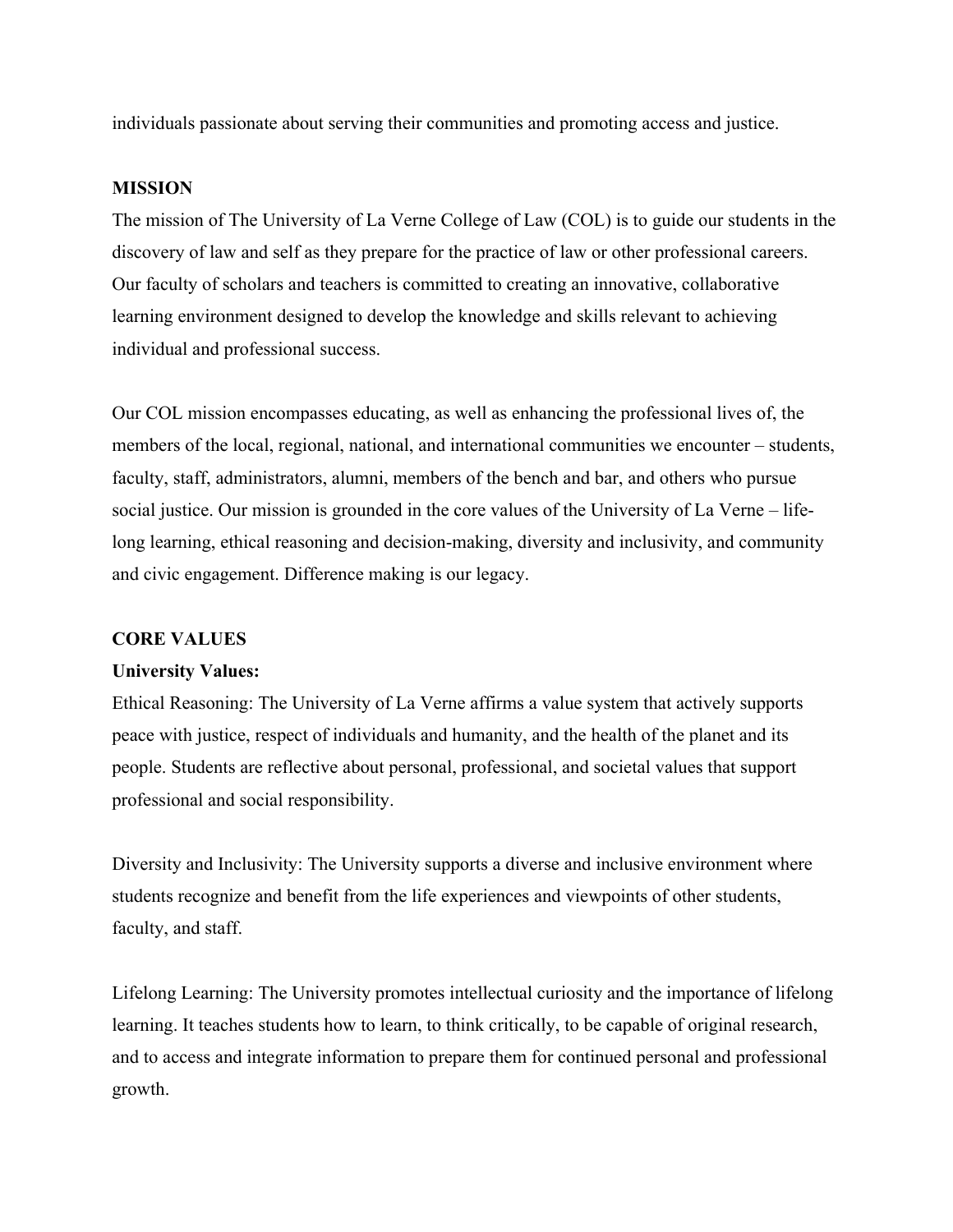Community and Civic Engagement: The University asserts a commitment to improving and enhancing local, regional, and global communities. <https://laverne.edu/2025-vision/vision-mission/>

#### **College of Law Core Principles and Values**

As an institution dedicated to teaching and training the next generation of lawyers and leaders, The College of Law operates institutionally and individually on the principles of professionalism, innovation, ethics, student centeredness, and community enhancement. In our actions and interactions, we are and seek to be affirming, respectful, humble, accountable, committed, inclusive, empathetic, responsive, passionate, and positive.

#### **THE UNIVERSITY OF LA VERNE COLLEGE OF LAW: A BRIEF HISTORY**

Members of the Church of the Brethren founded the Lordsburg College in 1891. The University of La Verne enjoys a 126-year reputation for providing a sound education built on lifelong learning, community service, diversity, and a values-based orientation. In 1977, the college became the University of La Verne, which has since grown to include 11 campuses and four colleges, including the College of Law.

The law school opened in 1970 as the La Verne College Law Center, offering a part-time evening program on the La Verne campus. It was renamed the University of La Verne College of Law seven years later when the University of La Verne completed the transition to university status. In 2001, La Verne Law moved into its permanent campus in Ontario.

Located just east of Los Angeles in inland Southern California, La Verne Law is situated in a growing metropolitan region of more than six million people. Graduates of La Verne Law are as diverse as the populations they will go on to serve. The La Verne Law students graduating today are the latest to join the ranks of more than 1,800 alumni, many of whom hold prominent positions as judges, law firm partners, public officials, and civic leaders. Graduates are encouraged to continue their relationship with the law school by mentoring students, participating in mock interviews, panels, and receptions, and assisting future graduates through a smooth transition into inland Southern California's legal community.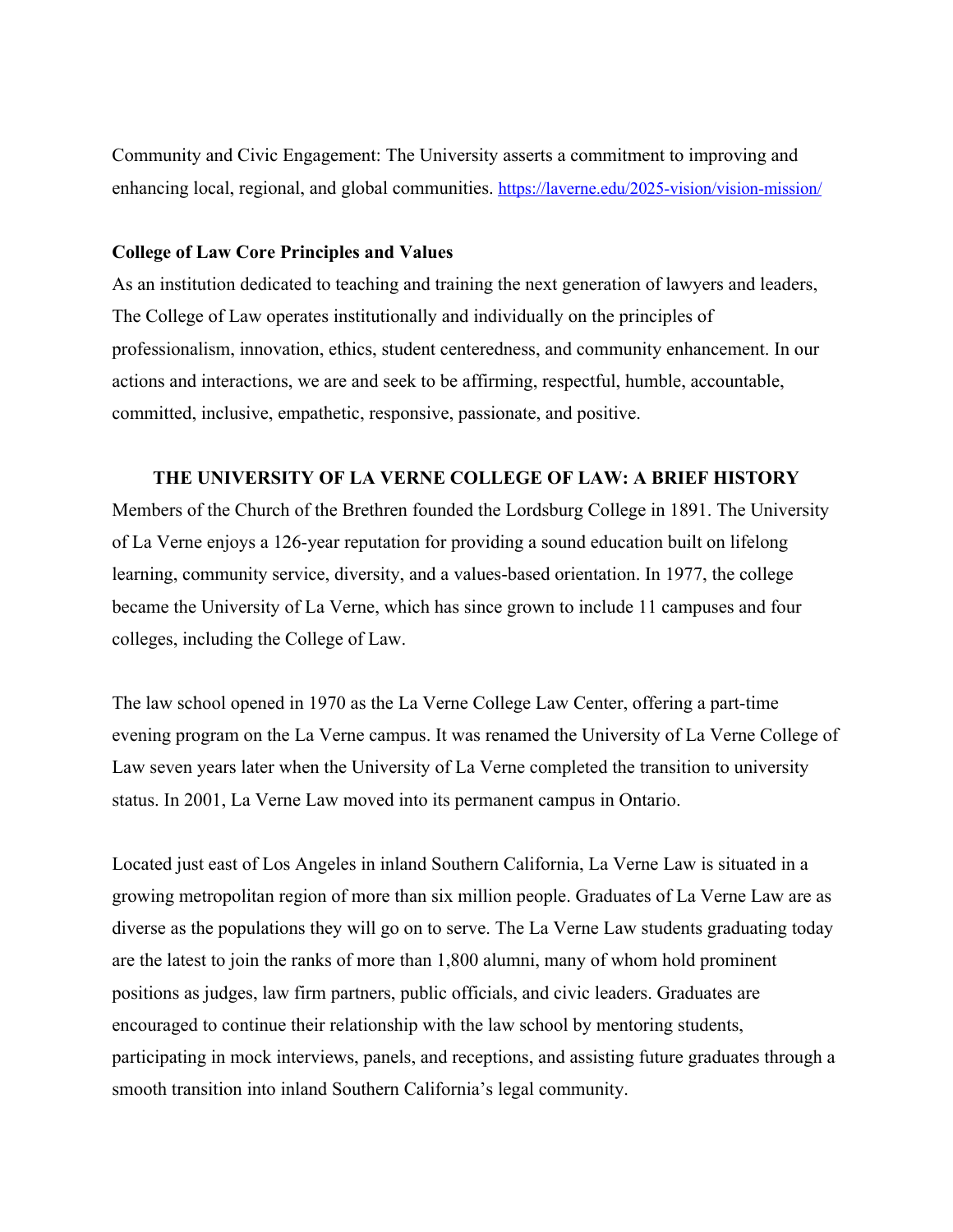The University of La Verne College of Law was founded more than 40 years ago with the purpose of educating and training generations of attorneys committed to making a difference in their communities. Today, La Verne Law remains dedicated to teaching and training the next generation of lawyers and leaders.

#### **UNIVERSITY POLICIES AND PROCEDURES**

The University of La Verne and College of Law are committed to fostering a campus environment that is conducive to academic inquiry, a productive campus life, and thoughtful study and discourse.

The [Code of Student Conduct](https://laverne.edu/student-affairs/student-conduct/) exists to protect the interests of the community and to challenge those whose behavior is not in accordance with university policies. These expectations and rules apply to all students, whether undergraduate, graduate, doctoral, CAPA or professional.

The university encourages community members to report all incidents that involve the actions listed under University Policies to University of La Verne officials. Any student found to have committed or to have attempted to commit misconduct as described in University Policies or Student Housing Policies is subject to the sanctions outlined in the Code of Student Conduct.

The University and La Verne Law are committed to maintaining an environment free of discrimination and harassment for students, faculty, and staff. Consequently, discrimination and harassment of students or employees is unacceptable and will not be tolerated. Please reference the [Non-Discrimination Policy](https://law.laverne.edu/discrimination/) for further information concerning discrimination and harassment.

College of Law students will follow the same "Manual of Academic Policies and Procedures", "Code of Student Conduct" and "University Policies" as outlined in this document. Cases of Social Misconduct will be referred to the Office of Student Services for an administrative review process.

College of Law Manual of Academic Policies and Procedures (Code of Conduct):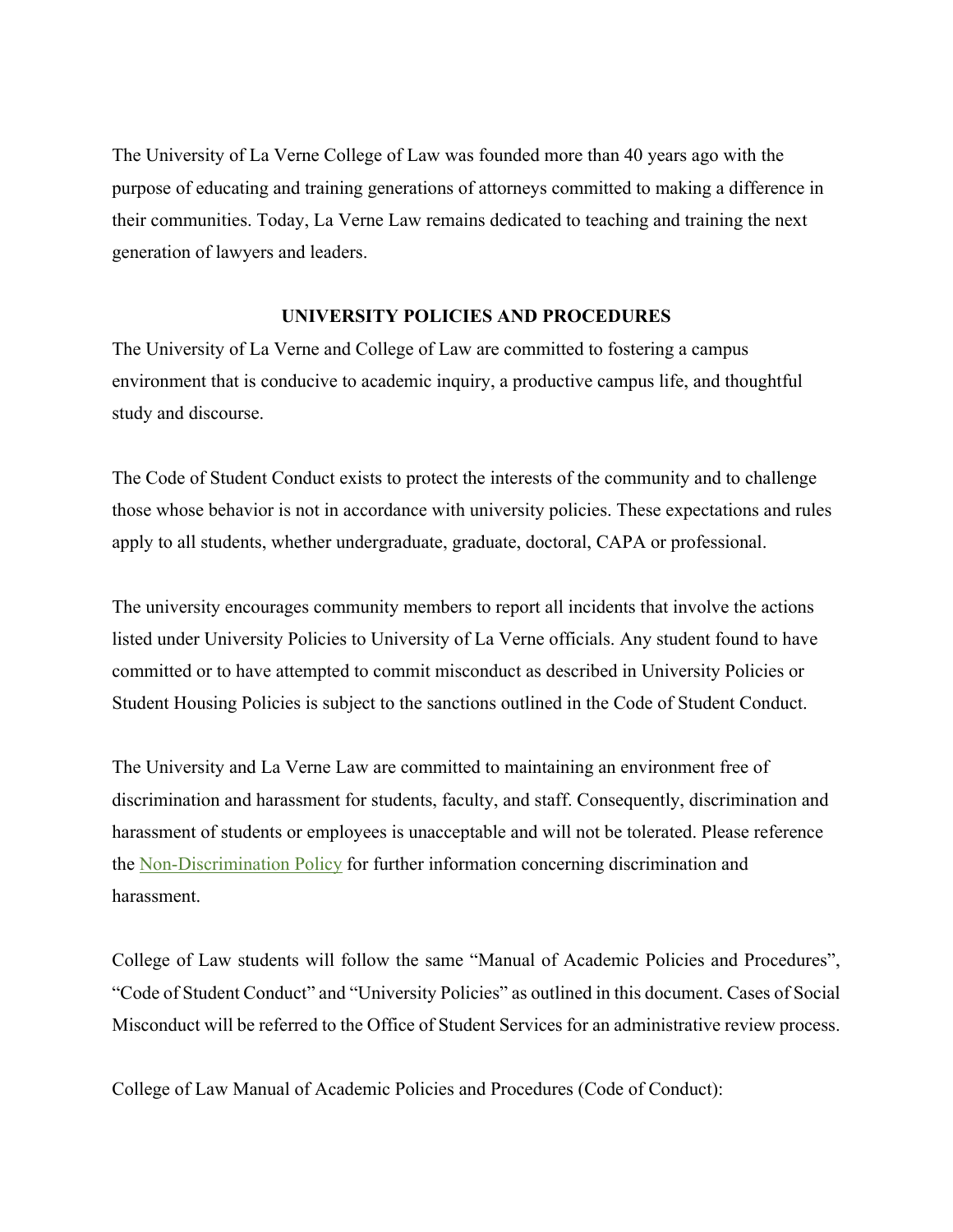[https://law.laverne.edu/students/wp-content/uploads/sites/15/2020/08/Manual-for-Academic](https://law.laverne.edu/students/wp-content/uploads/sites/15/2020/08/Manual-for-Academic-Policies-and-Procedures%E2%80%94California-Approved-and-Accredited-Law-Program.pdf)-[Policies-and-Procedures%E2%80%94California-Approved-and-Accredited-Law-Program.pdf](https://law.laverne.edu/students/wp-content/uploads/sites/15/2020/08/Manual-for-Academic-Policies-and-Procedures%E2%80%94California-Approved-and-Accredited-Law-Program.pdf)

University of La Verne Student Conduct: <https://laverne.edu/student-affairs/student-conduct/>

Emergency Procedures: <https://myportal.laverne.edu/web/campus-safety/emergency/procedures>

Non-Discrimination Policy: <https://law.laverne.edu/discrimination/>

Title IX: <https://laverne.edu/title-ix/>

University Policies: <https://laverne.edu/policies/>

# **STUDENT RESOURCES**

# **Accessibility Services**

The Director of Student Services serves as the Americans with Disability Act Compliance Officer for the College of Law. We are committed to assuring every student with a documented physical, psychological and/or learning disability access to appropriate academic adjustments and/or auxiliary aids and to empower those students to use their full potential. The goal is to ensure full participation in the University's educational programs and student activities whenever possible. Students whose disabilities necessitate accommodation must comply with the notice and documentation requirements of the College of Law. Students who wish to receive an accommodation should, within the first month following initial registration, make an appointment with the Director of Student Services. The information and accommodations packet and process is located at the following link:

[https://cm.maxient.com/reportingform.php?UnivofLaVerne&layout\\_id=30.](https://cm.maxient.com/reportingform.php?UnivofLaVerne&layout_id=30)

# **Career Development & Externships Office**

The Career Development & Externships Office offers comprehensive career and professional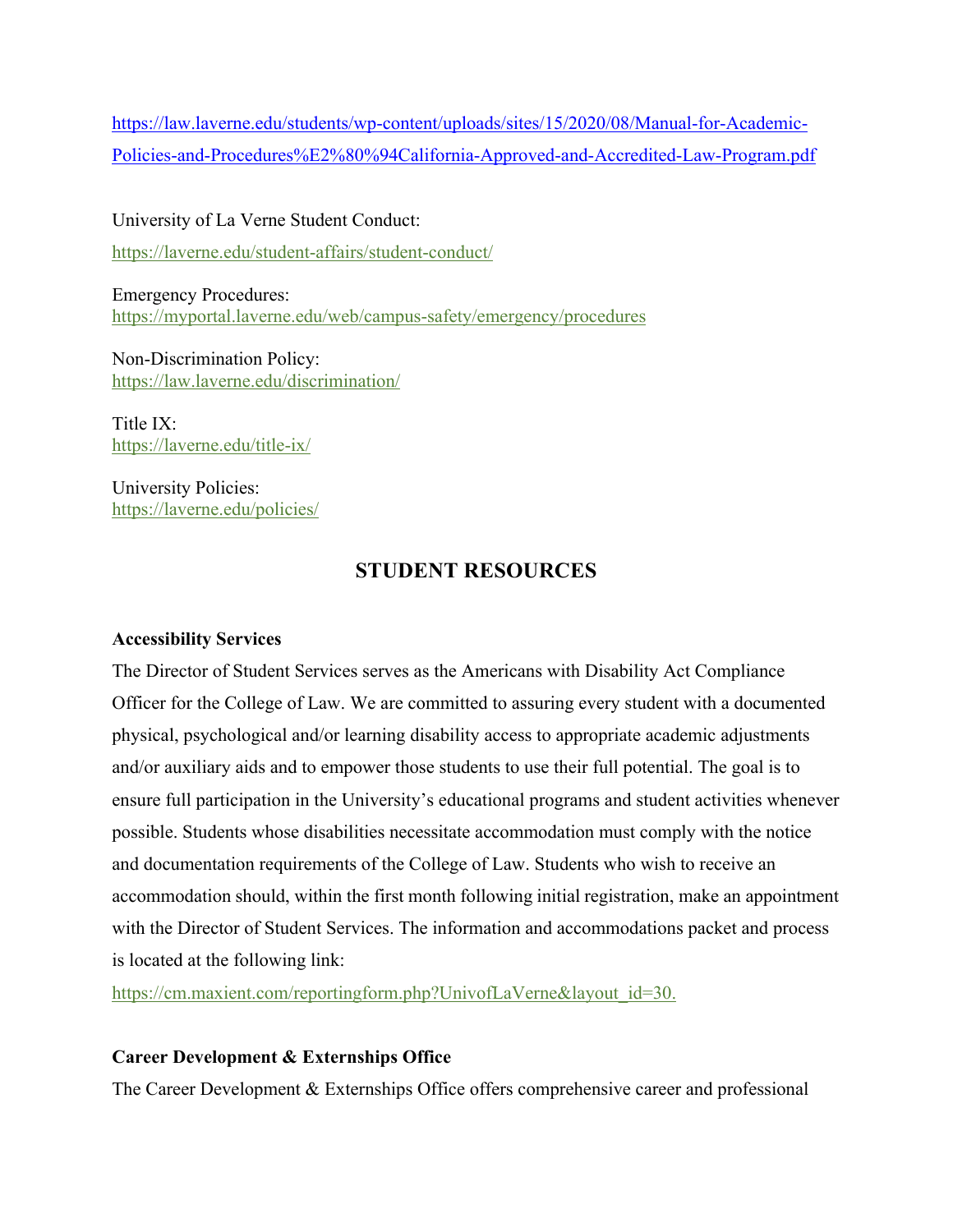development services and resources to assist current students and alumni in achieving theircareer goals. Services include career counseling sessions and informational and skill development presentations on a number of topics--- including career planning, resume and cover letter preparation, networking, negotiating offers, and interviewing. Employment opportunities with law firms, government agencies, corporate legal departments, public interest organizations, judicial externships and clerkships, fellowships, and alternative career options are advertised to students and alumni through an online job listing service, Law Employment Opportunities (LEO).

Opportunities are also provided for on campus interviews in the spring and fall. Numerous networking opportunities are provided for students and alumni at receptions, panel discussions, and workshops hosted on campus and in the local community throughout the year featuring prominent legal professionals.

The Externship Program gives upper-division students opportunities with government agencies, public interest organizations, non-profits, and judges to study the legal process through community-based extern positions and to apply the knowledge and skills developed in lawschool in a practical setting. Externships allow students to perform practice-related activities such as interviewing clients or witnesses, factual investigation, discovery, counseling and negotiating, making court appearances, and legal research and writing.

Students are encouraged to contact public interest organizations to secure a position. If a student would like an externship opportunity but does not have local contacts or ideas about how to proceed, the Office of Career Development & Externships can assist.

One credit of externship is equal to 45 hours of work at the placement. In addition to the 45 hours of work, externship students are expected to: 1) complete several on-campus classrooms sessions where they learn to reflect on their law practice experiences; 2) complete weekly reflective memos where they journal their experiences in an ongoing communication with the Director of Clinical Programs & Professor of Law at La Verne Law; 3) complete a goals memo detailing what they hope to achieve with their placement; 4) conduct a mid-semester review of their performance; 5) write a self-evaluation upon the completion of their work; and finally, 6) assure that the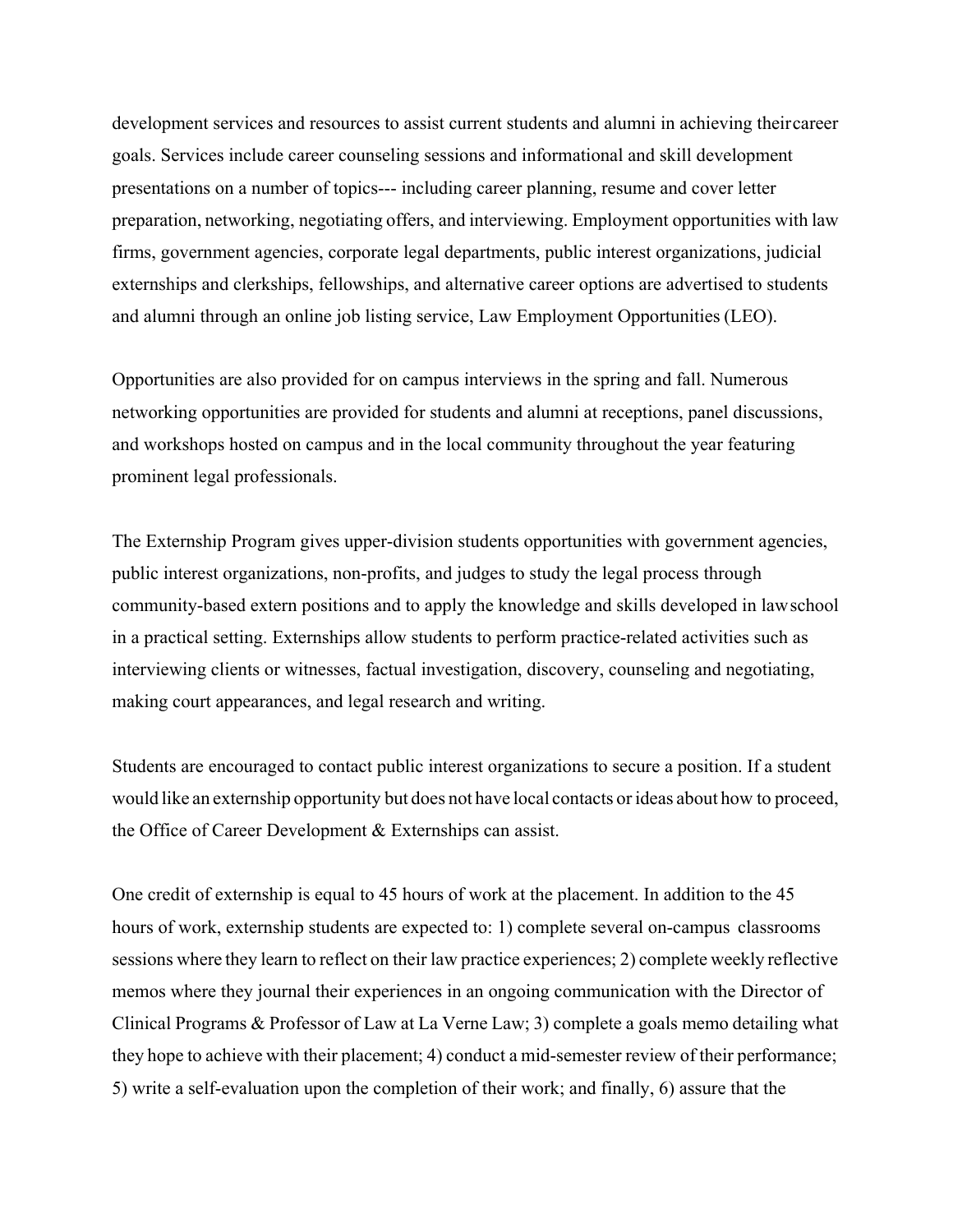supervising attorney at their placement completes a comprehensive evaluation of their work performance and certification of their hours worked.

La Verne Law's active memberships with the National Association for Legal Career Professionals (NALP), the Law School Career Advisors of Southern California (LSCA), PSJD.org (Public Service Juris Doctor), Los Angeles Area Legal Recruiters Association (LAALRA), Orange County Legal Recruiters Association (OCLRA), Equal Justice Works, and local bar associations provide students and alumni with additional networking opportunities and career resources necessary for success in the legal profession. For questions about the Career Development & Externships Office please contact [Jonathan Ibanez](mailto:@jibanez@laverne.edu) at (909) 460-2036 or [Leah Wissink](mailto:lwissink@laverne.edu) at (909) 460-2056.

#### **Center for Academic & Bar Readiness (CABR)**

CABR is a resource to help College of Law students identify and strengthen critical academic and legal skills during law school. CABR counselors are available to counsel students on study skills, outlining and exam techniques. CABR counselors also provide support and guidance to those who find it challenging to adapt to law school. Through its academic and bar readiness programs, the CABR supports and collaborates with students as they develop and enhance the critical skills necessary for achievement in law school, on the bar exam, and in the legal profession.

# **Counseling and Psychological Services (CAPS)**

The mission of CAPS is to educate and promote personal growth and psychological well-being for all students. CAPS provides a full range of counseling services designed to aid each person to achieve his or her full human potential. All services are free to College of Law students. CAPS is located on the second floor of the Hoover Building at the University of La Verne campus.

Monday - Friday | 9:00 a.m. - 5:00 p.m. (909) 448-4105 After Hours Crisis Line (909) 448-4650 Email: [caps@laverne.edu](http://caps@laverne.edu) Website:<https://laverne.edu/counseling/>

#### **Office of the Registrar**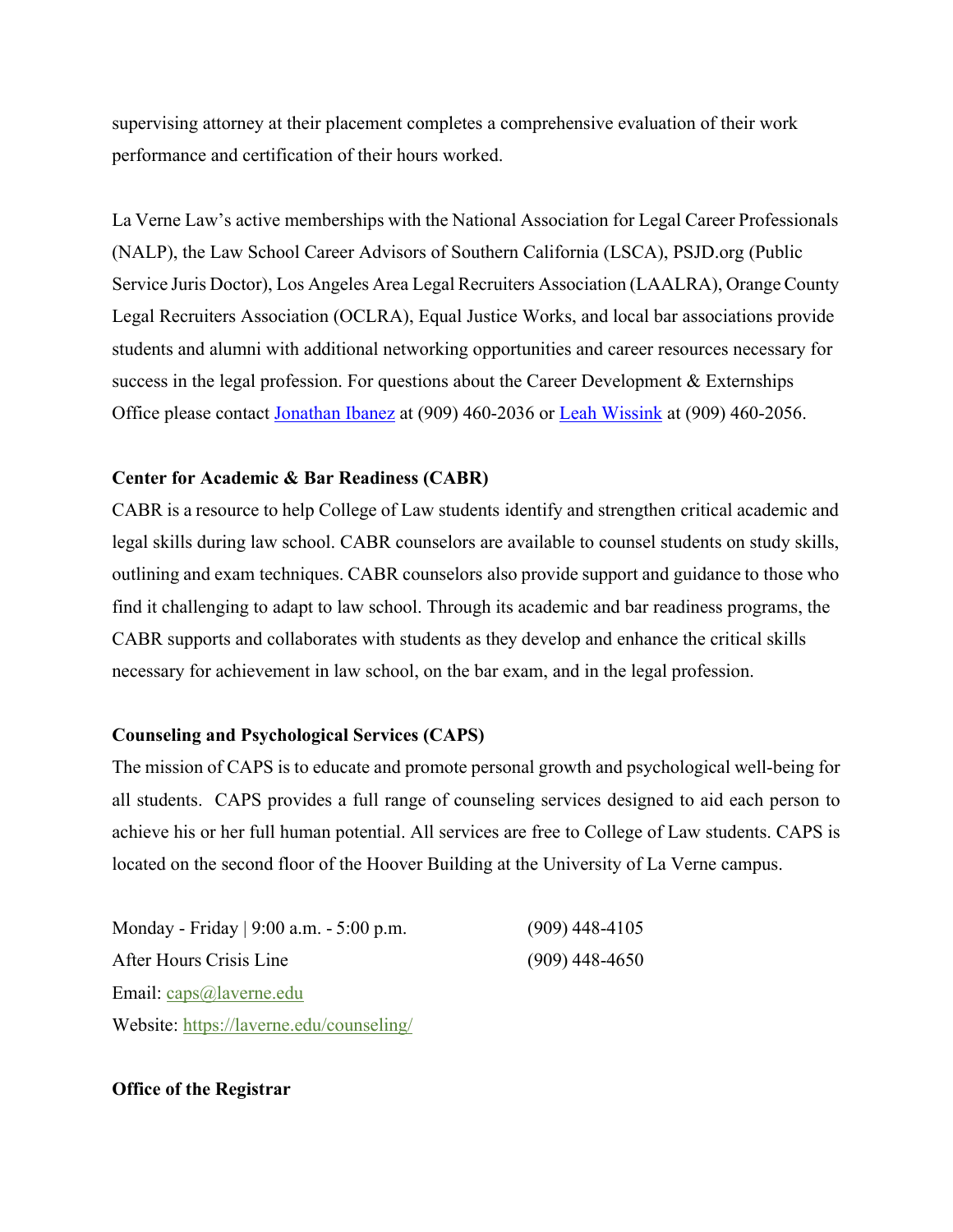The Registrar's Office is responsible for maintaining the records of all students and alumni of the College of Law and prepares class and examination schedules. Questions concerning examinations, grades, programs, academic policies and procedures, State Bar requirements, transfer credits, and graduation requirements should be directed to the Registrar's Office.

Registrar & Director of Evelyn De Anda Academic Affairs  $(909)$  460-2060 [edeanda@laverne.edu](mailto:cmurray@laverne.edu) Coordinator Cherice Sirna (909) 460-2012 [csirna@laverne.edu](mailto:csirna@laverne.edu)

#### **Student Services**

The Office of Student Services serves as the principal liaison for students with the administration and provides student support and resources throughout the law school experience. The Office of Student Services oversees the following programs and activities: new student orientation, student clubs and organizations, The Docket, Student Code of Conduct, Title IX, accessibility, the academic awards ceremony, and commencement. Our doors are always open for students to come by and visit. The Office of Student Affairs looks forward to supporting you.

| Director                            | Akita Mungaray | $(909)$ 460-2017 amungaray@laverne.edu   |
|-------------------------------------|----------------|------------------------------------------|
| Associate Director Kelly Fragiacomo |                | $(909)$ 460-2004 kfragiacomo@laverne.edu |

# **FACULTY ADVISORS**

Full-time faculty hold regular office hours and part-time faculty make themselves available for office hours as well. Students are encouraged to meet with their faculty advisors often. After the first year of study, faculty advisors may be of assistance in scheduling required courses and selecting electives. You may also meet with the Director of Student Affairs.

# **FACULTY SUPPORT**

The law faculty is both collectively and individually committed to the success of each student admitted to the College of Law. Towards that end, most faculty members conduct sessions outside of the scheduled classroom times that are designed to facilitate the learning process. Sessions may include online problem solving or dialogue, small group study sessions, individual support meetings, and individual or group writing/exam analysis.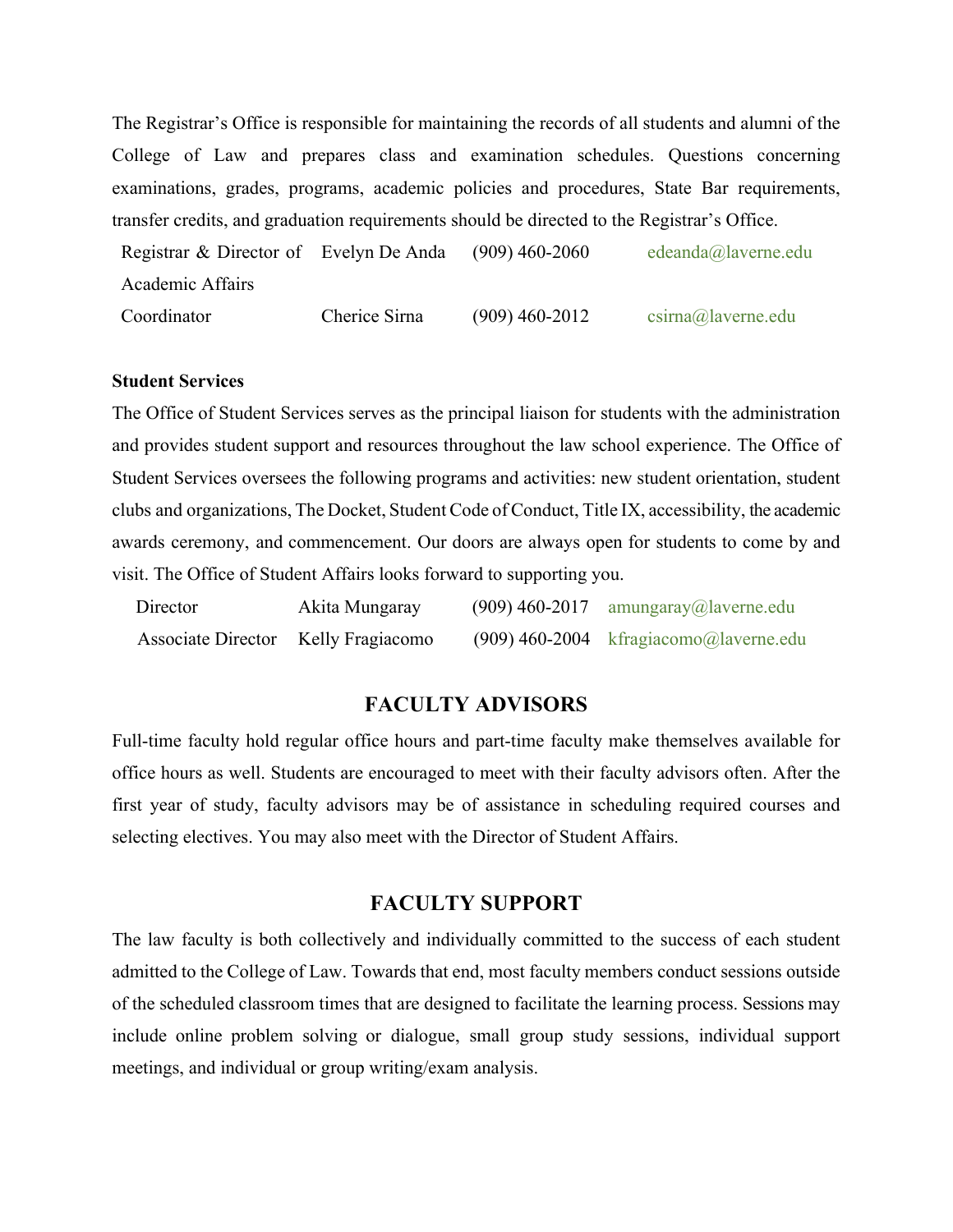# **CLINICAL PROGRAMS**

# **Disability Rights Legal Center Clinic (DRLC)**

Los Angeles-based Disability Rights Legal Center (DRLC) opened an Inland Empire clinic on the campus of the College of Law in Spring 2007. COL students participating in DRLC's clinic address some of the extreme problems for people with disabilities in the Inland Empire by providing services in the following projects: the Education Advocacy Project (EAP), the Civil Rights Litigation Project, and the Community Advocacy Program (CAP). These services are provided free of charge for low-income families.

The DRLC is available for 3 - 6 units; 52 hours must be completed for each unit. Students are required to attend regular weekly meetings with DRLC staff and occasional joint classes with the Justice and Immigration Clinic. Students set their own weekly work schedule, which must be completed between regular business hours (8:00 a.m. to 6:30 p.m.).

To learn more about the Disability Rights Legal Center Clinic, please contact Elizabeth Eubanks at [eebanks@laverne.edu](mailto:eebanks@laverne.edu)

# **Justice and Immigration Clinic (JIC)**

Our Justice and Immigration Clinic provides *pro bono* assistance to immigrants seeking asylum in the United States. Students participate in client interviews, find and retain experts, draft and file briefs, draft direct examinations, prepare witnesses, and represent their clients before the Immigration Court in Los Angeles.

For more information about the Justice and Immigration Clinic, please contact Professor Krystal Rodriguez-Campos at [krodriguez-campos@laverne.edu](mailto:krodriguez-campos@laverne.edu).

#### **San Bernardino Misdemeanor Appellate Advocacy Clinic**

The San Bernardino Misdemeanor Appellate Clinic provides students with an intensive appellate experience in the San Bernardino Superior Court. The Appellate Advocacy Clinic litigates appellate misdemeanor cases primarily before local Superior Court Appellate Panels. The clinic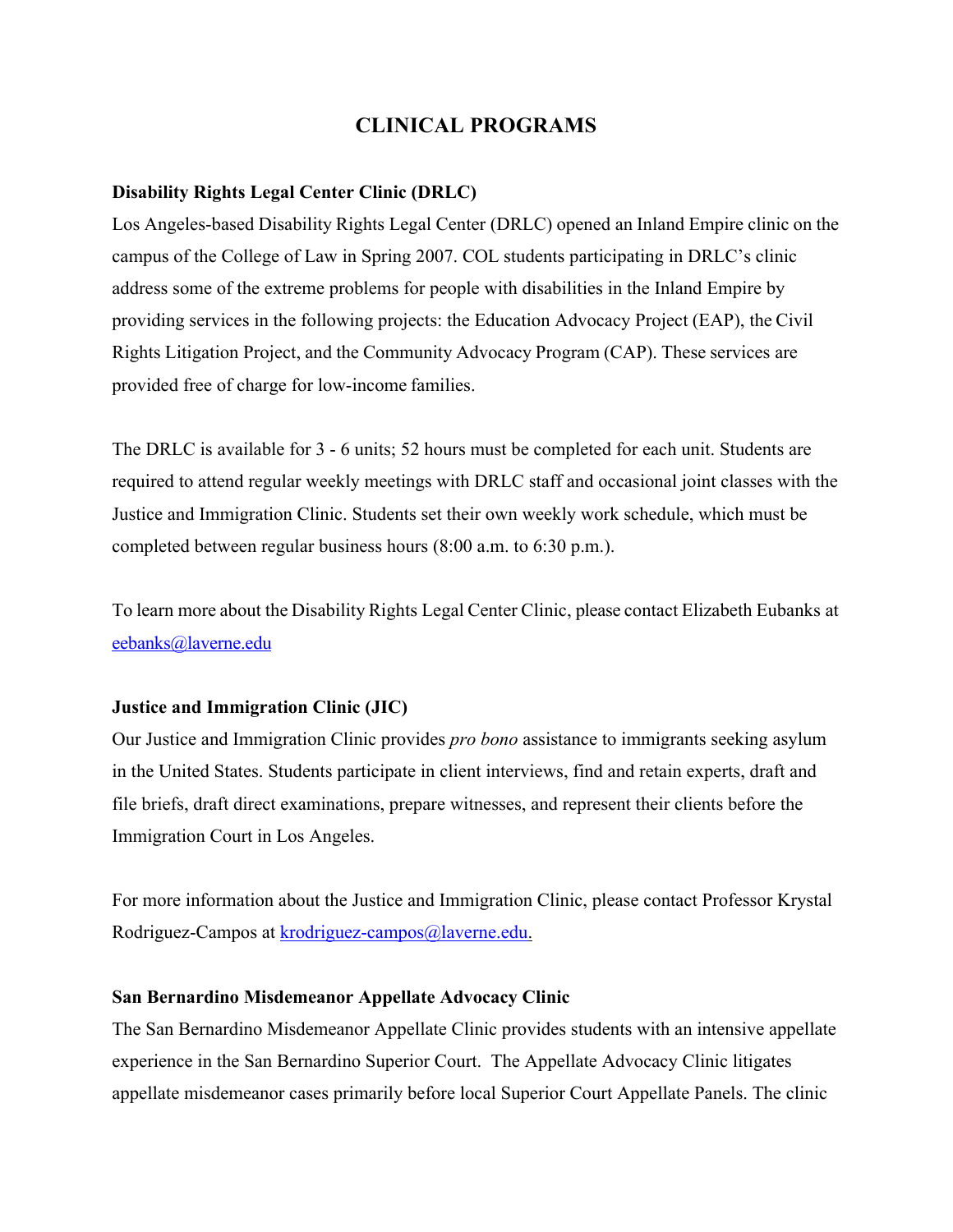also considers drafting amicus briefs. The clinic selects cases that offer the highest pedagogical value for its students.

The Appellate Clinic accepts between 8 and 12 students each semester. Students register for 1 – 4 units a semester. Students work closely with professors and paralegals in a law office setting. The work varies depending on the types of cases accepted. Cases include Driving Under the Influence, Assault, Theft and Domestic Violence. Students have the primary responsibility for reading and analyzing the case record, developing substantive legal positions, researching substantive issues, developing appellate strategies, drafting briefs, and presenting oral arguments.

The Appellate Clinic includes a classroom component that meets 2 hours a week. Subjects for the weekly classes include law office management, reviewing an appellate record, organizing and drafting an appellate brief, and developing and presenting an appellate oral argument.

For more information about the San Bernardino Misdemeanor Appellate Advocacy Clinic, please contact Professor Michele Assael-Shafia at [massael-shafia@laverne.edu.](mailto:massael-shafia@laverne.edu)

# **ACADEMIC ORGANIZATIONS AND TEAMS**

#### **University of La Verne Law Review**

The *University of La Verne Law Review* is the sole scholarly publication of the University of La Verne, College of Law. It is student-run and student-edited. Membership on the *University of La Verne Law Review* is the result of a selective process, based on both grades and successful completion of a write-on competition. Go to <http://law.laverne.edu/law-review/law-review-home/> for more information about the Law Review. For more information, please contact Professor Ezra Goldschlager, [egoldschlager@laverne.edu](mailto:egoldschlager@laverne.edu).

#### **Journal of Law, Business & Ethics**

The *Journal of Law, Business & Ethics*, is the official publication of the Pacific Southwest Academy of Legal Studies in Business, Inc. It is a double-blind, peer-reviewed interdisciplinary publication issued and distributed in February of each year. The journal is uniquely governed and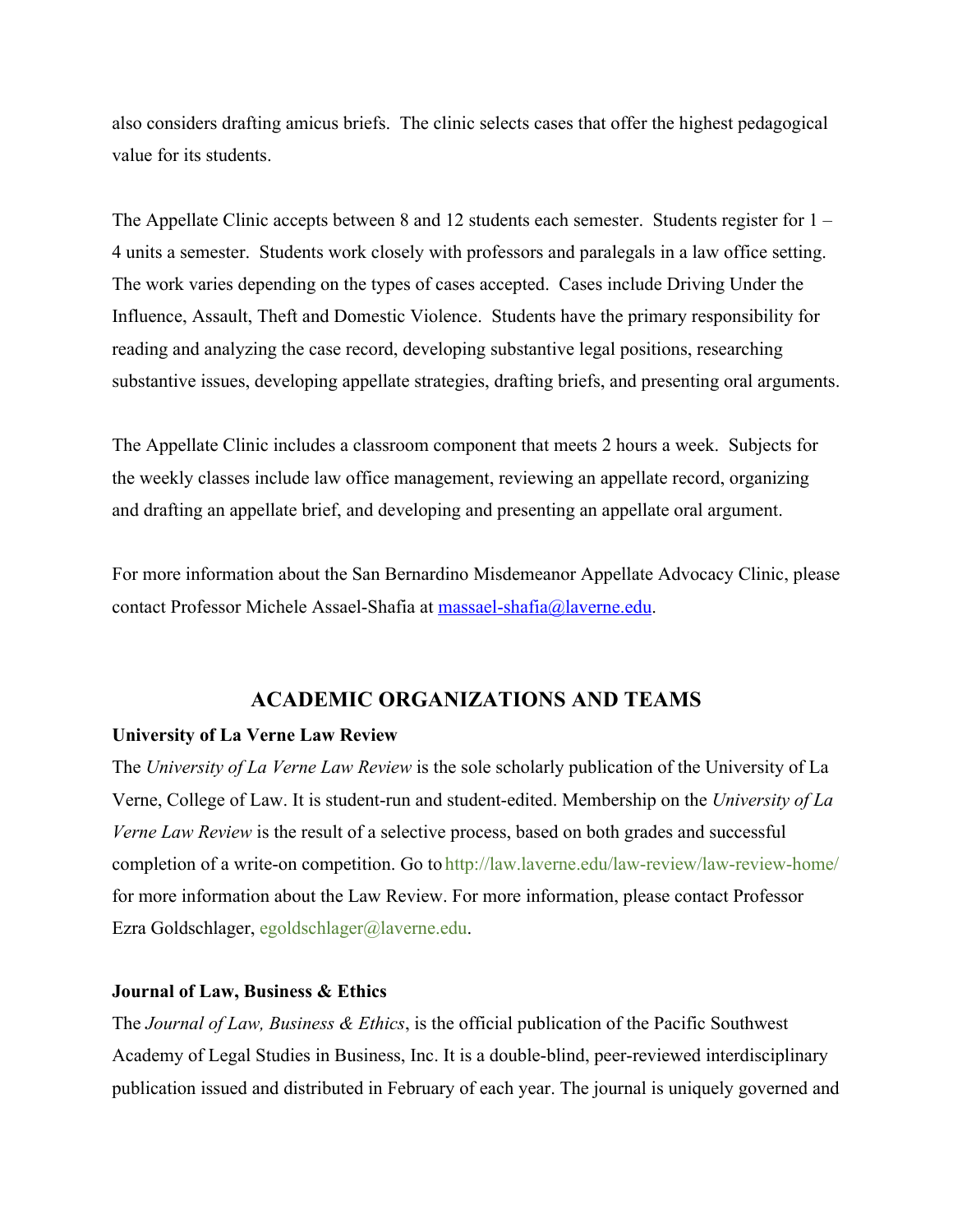operated by dual structured editorial board consisting of faculty and students. The faculty board of editors are invited and selected from faculty candidates from around the world, and once selected each are required to serve for a five-year evolving term culminating in them serving as the Journal's faculty Editor-In-Chief. Membership on the student editorial board is the result of a selective process board based on background, experience, academic performance and a write-on competition. For more information, please contact Professor Paul Naccachian, [pnaccachian@laverne.edu.](mailto:pnaccachian@laverne.edu.)

#### **Board of Advocates**

One component of La Verne Law's practice-ready commitment to its graduates is the Board of Advocates, the umbrella organization for the COL's advocacy competition teams. The Board of Advocates consists of the Mock Trial Competition Teams, the Moot Court Competition Teams, and the ADR Competition Teams. In each of these divisions, students can showcase their exceptional advocacy skills by competing against other nationally ranked law schools. Competition teams also provide students with advanced advocacy skills, mentorship, and networking possibilities that can lead to strong ties to the legal community. Students are selected for all three divisions at the conclusion of tryouts, which are typically held in the spring with a secondary and more limited tryout opportunity in the fall. Students must maintain a GPA of 2.3 or higher to be eligible. For more information, please contact Associate Dean, Placido Gomez at [pgomez@laverne.edu.](mailto:pgomez@laverne.edu)

#### **Moot Court Competition Teams**

The Moot Court Competition Teams consist of students who have demonstrated their excellence in written and oral advocacy and are looking to improve further by representing the school at outside competitions. The teams are primarily coached by Professor Dean McVay, a highly experienced litigator and moot court advisor who has led COL teams to many victories. As members of a moot court team, students have the opportunity to work closely with other experienced attorneys as well and to hone their brief writing and oral advocacy skills. La Verne Law students participate, and excel, in several moot court competitions each year. In recent years, students have competed in the National Criminal Procedure Tournament, the National Entertainment LawMoot Court Competition, the Thomas Tang National Moot Court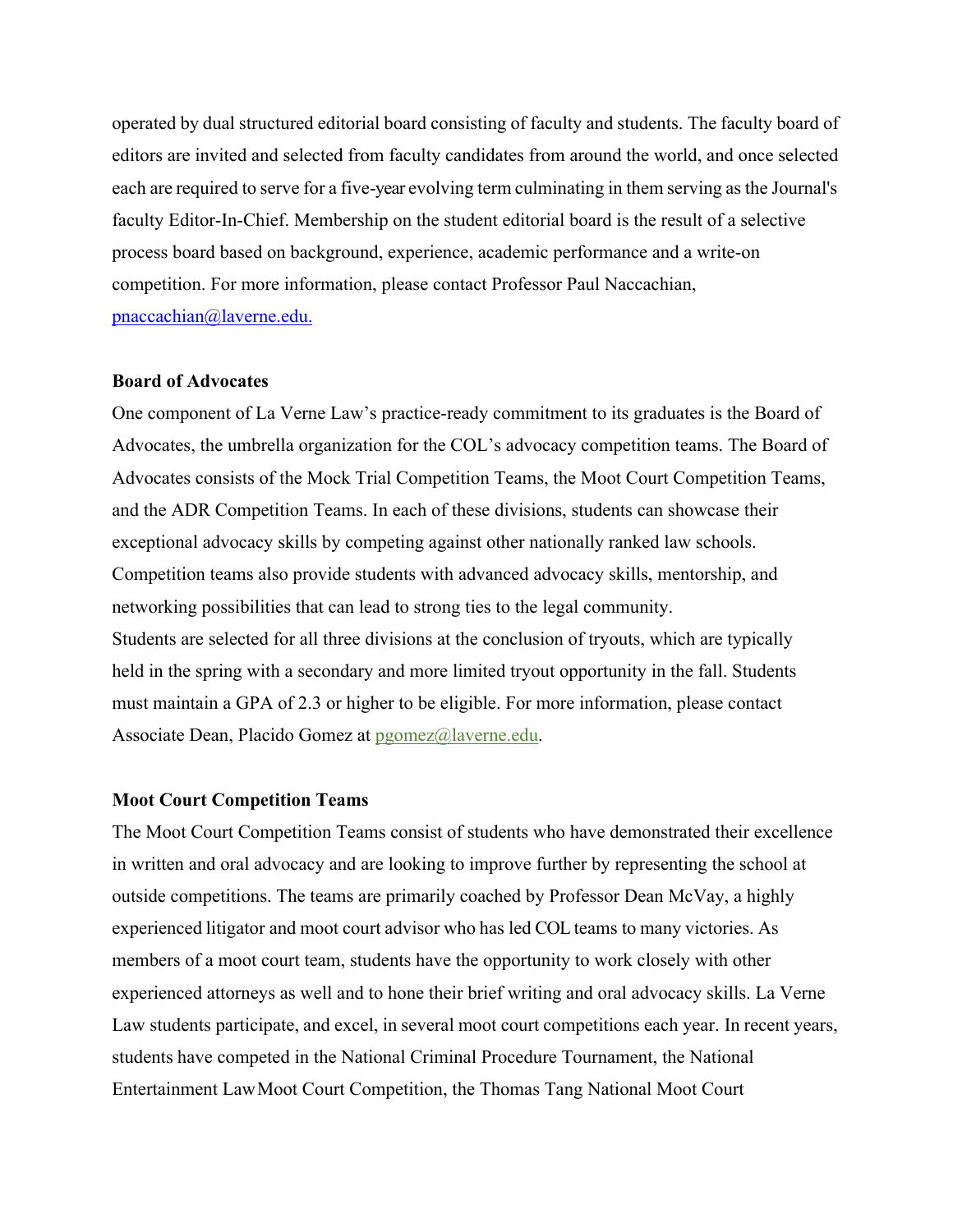Competition, the Frederick Douglass Moot Court Competition, the Williams Institute Moot Court Competition, and the Uvaldo Herrera National Moot Court Competition. For more information, please contact Associate Dean, Placido Gomez at [pgomez@laverne.edu](mailto:pgomez@laverne.edu).

#### **Mock Trial Competition Teams**

The Mock Trial Competition Teams consist of a select group of students who participate in a forcredit program that prepares them to be successful trial attorneys. The teams are coached by experienced trial attorneys. In addition, many members of the College of Law legal community including sitting judges, defense attorneys, and prosecutors work with the student competitors. Team members learn evidence, trial planning, effective examinations, and persuasive oral argument skills while preparing a case file for trial. Each team of students prepares motions in limine, opening statements, direct and cross examinations, and closing arguments for either a civil or criminal case that are displayed over a weekend of head-to-head competitions. In recent years, students have competed in the San Diego Defense Lawyers' Mock Trial Competition, the CACJ's National Criminal Trial Advocacy Competition, and the Texas Young Lawyers' National Trial Competition. For more information, please contact Associate Dean, Placido Gomez at [pgomez@laverne.edu](mailto:pgomez@laverne.edu).

#### **Alternative Dispute Resolution (ADR) Competition Teams**

The ADR Competition teams consist of COL students chosen for their ability to resolve a dispute outside the courtroom, via mediation and/or negotiation. The teams are coached by skilled mediators and negotiators. The teams participate in competitions designed to develop their skills in the growing field of dispute resolution. In recent years, students have competed in the ABA Negotiations Competition and ABA Representation in Mediation Competition. For more information, please contact Associate Dean, Placido Gomez at [pgomez@laverne.edu](mailto:pgomez@laverne.edu).

### **STUDENT COMMUNICATIONS**

Email is the primary mode of official University communication with students. Students are given an **@laverne.edu** email account upon enrolling at the COL. All students must **check this email account regularly** as it is used for all official email communication.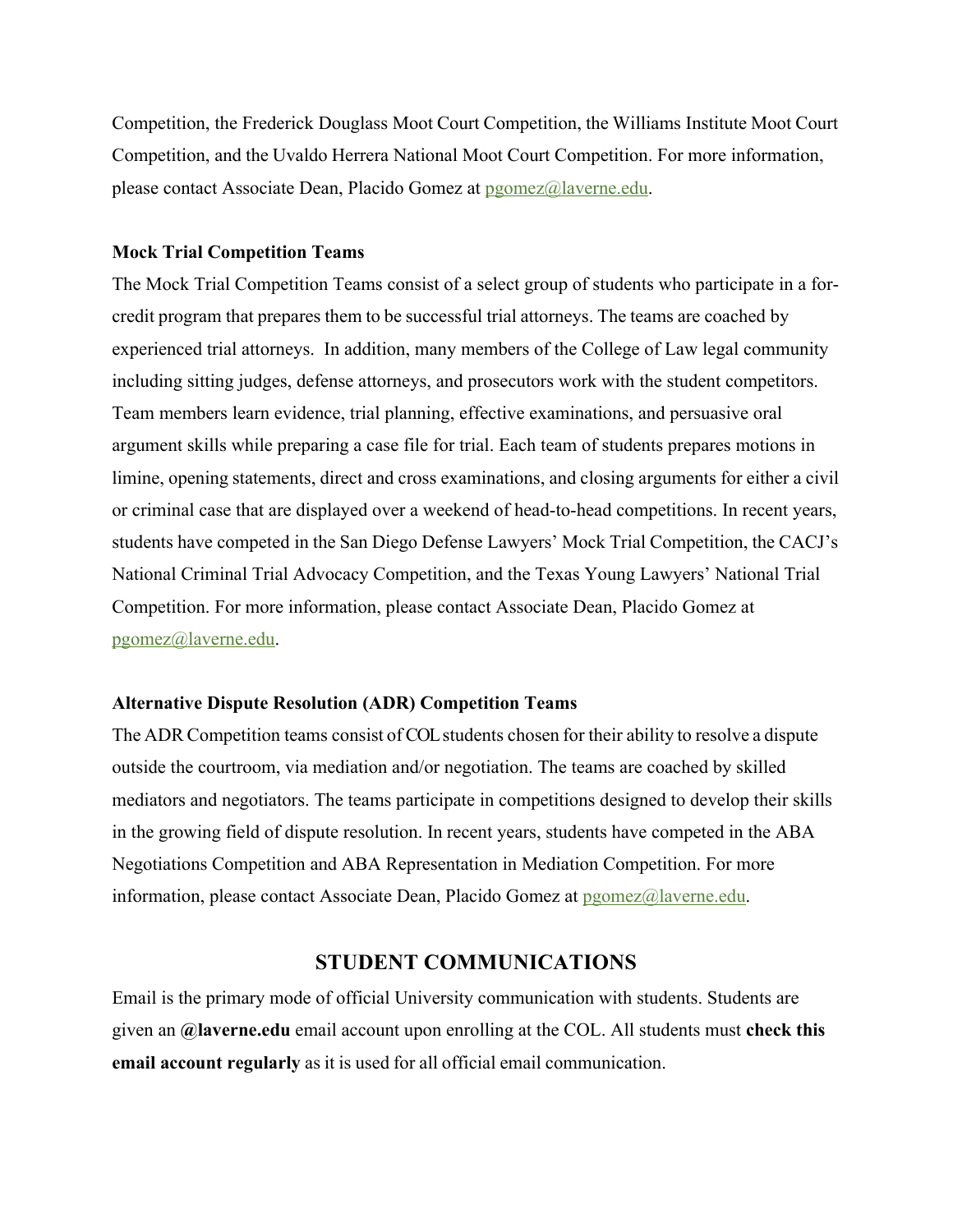# **STUDENT ATTENDANCE**

Regular class attendance is required and there are no excused absences. Regardless of reason, missing more than 20% of a class results in the automatic exclusion of the student from the class, and in some circumstances, a failing grade. Although attendance records are maintained by the Registrar's Office, students are encouraged to track their own absences. Professors have the discretion to mark students who are unprepared absent from the class; additionally, failure to be punctual to a class may constitute an absence.

# **STUDENT LOCKERS**

Each law student is entitled to the use of one individual on-campus locker at no charge. Lockers are assigned randomly and may be requested by contacting Melinda Davenport, Assistant Director of Administrative Services at [mdavenport@laverne.edu](mailto:mdavenport@laverne.edu).

# **PRO BONO AND PUBLIC SERVICE**

La Verne Law encourages students to engage in pro bono and public service activities throughout their law school career since service is an integral part of being an attorney. Students who volunteer the required number of hours are recognized at the graduate brunch for their commitment. The Director of Student Services oversees the public service component. Pro Bono hours must meet the following criteria:

- The work must be "For the Public Good"
- The hours must be supervised by an attorney or other official
- You must not have received credit or any form of pay for the hours
- The work must have served clients with modest means

# **COMMENCEMENT**

A graduating class consists of the students who earn their degrees in December and May of the same academic year. The academic year begins with the Fall term and ends with the Spring term. Students who graduate in July at the end of the Summer Session are included with the following class year, even though they may have been allowed to participate in the current year Commencement. The Commencement Ceremony is held each May. All graduates areencouraged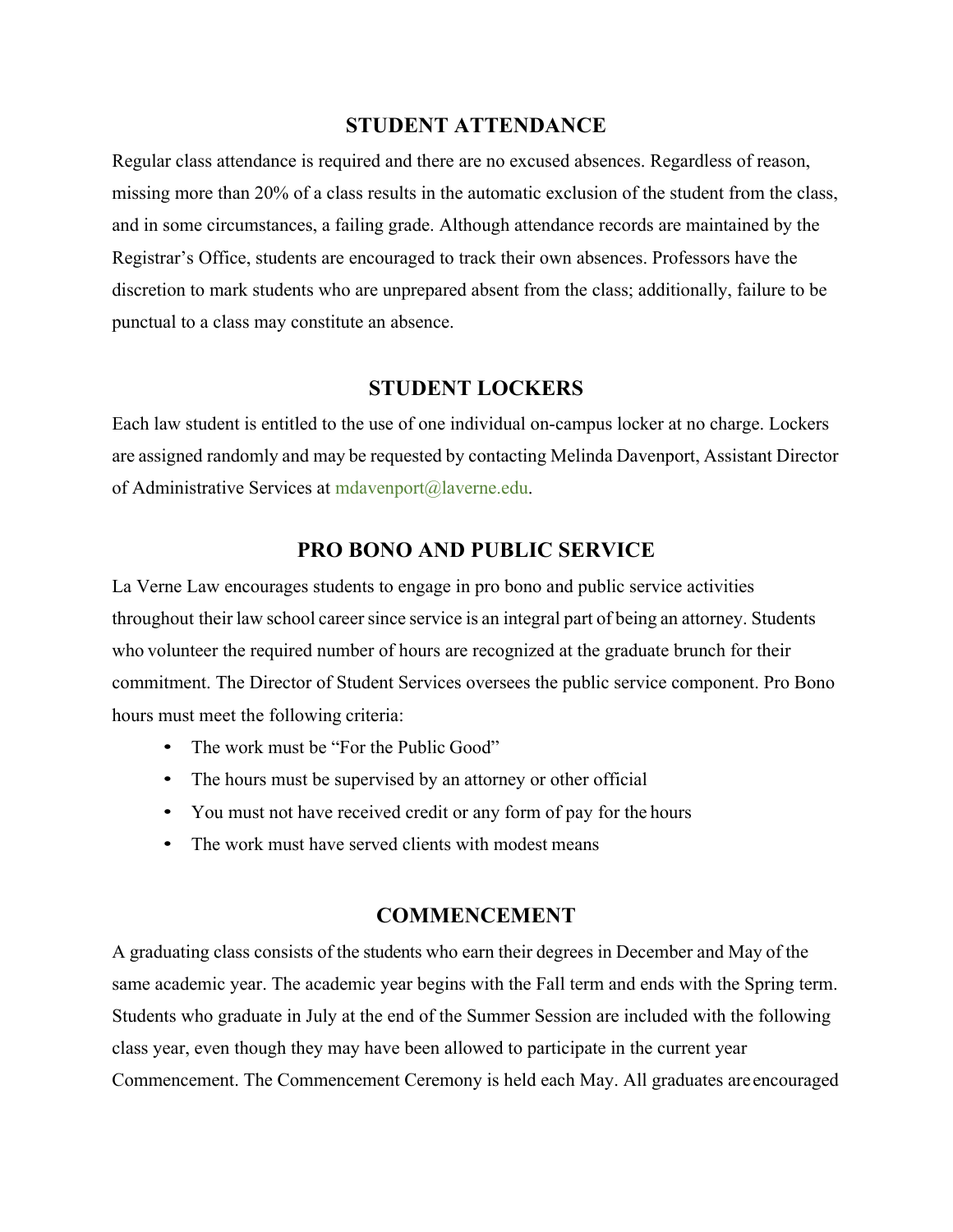to take part in this meaningful ceremony.

Candidates must complete a Graduation Application and submit it to the College of Law Registrar's Office. Students must be in good academic standing and have satisfied all financial obligations to the University of La Verne to be eligible to graduate and take part in Commencement.

Completing the Graduation Application and paying the Graduation Fee allows the Registrar's Office to request the Juris Doctor diploma and ensures that the student will receive mailings and email updates about graduation. Students planning to graduate must submit the completed Graduation Application form and graduation fee regardless of whether they plan to take part in the ceremony. Completing the form and paying the fee does not include regalia rental, which is a separate process. Graduates do not receive their diplomas on the day of Commencement. The Registrar mails (or holds for pick up) diplomas to graduates after certifying that all degree requirements have been completed and all tuition and fees have been paid. Graduates often do not receive their diplomas until several months after their graduation date.

# **GRADUATION STOLES AND CORDS POLICY**

Any student who earns academic honors (*cum laude, magna cum laude*, or *summa cum laude*), is recognized for achievement through selection to the Law Review or a College of Law sponsored traveling competition team, or earns recognition for working the required pro bono and public service hours, may wear at Commencement the cords that recognize these achievements.

In addition, a student who was an active member of a recognized College of Law student organization/club (including, but not limited to legal fraternities), and who is certified by the current President of that student club or organization to have been an active member of that organization during the year prior to Commencement, may wear at Commencement a cord or other suitable graduation paraphernalia representing that organization.

A student who earns recognition from a College of Law organization for a specific achievement or holding an elected office may wear one College of Law approved stole in recognition of this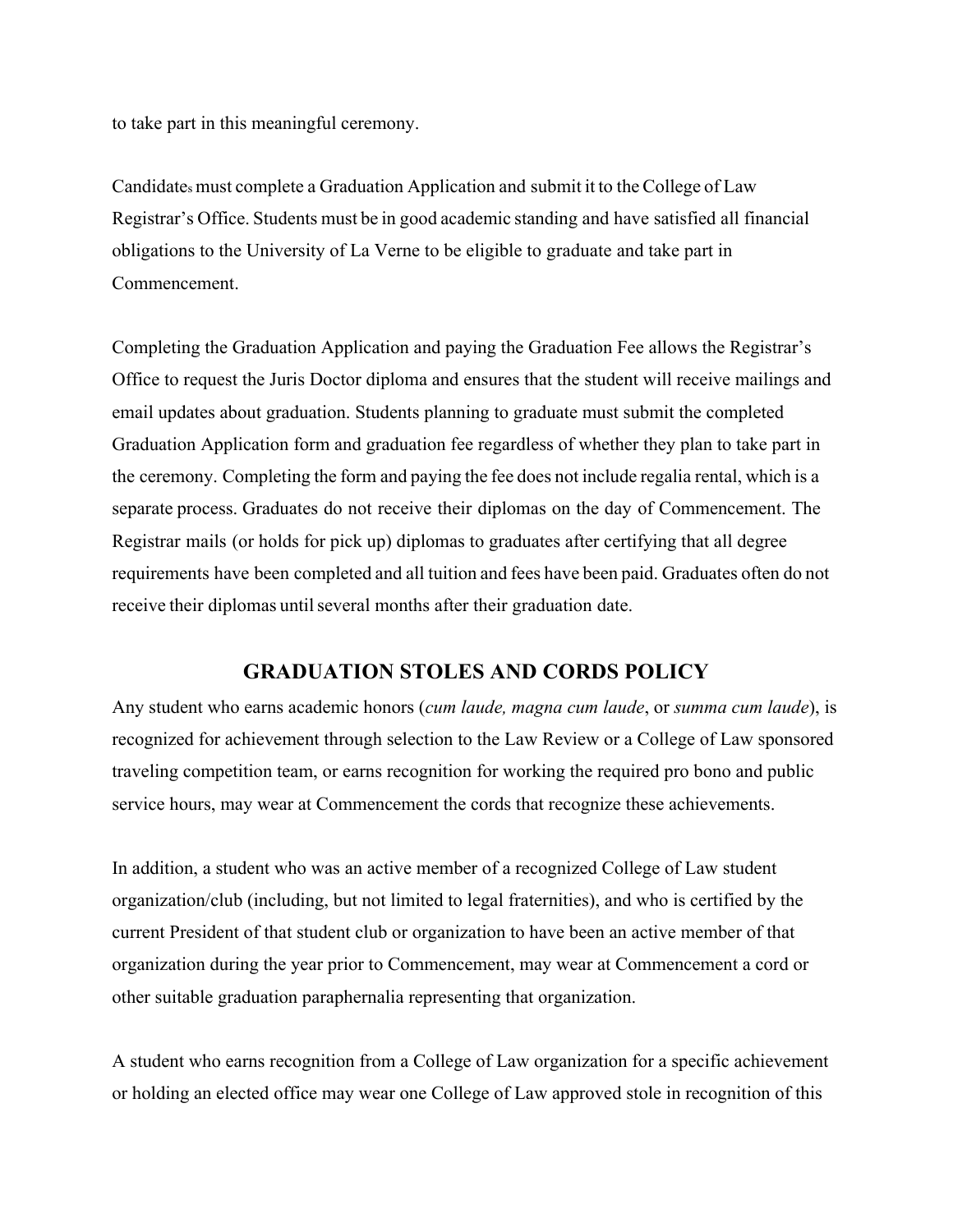achievement. Graduates are allowed to wear multiple College of Law approved cords at Commencement. Graduates may wear only one stole at Commencement.

# **SECURITY AND LOST AND FOUND**

Students with a security concern, including lost or stolen articles, should contact the security guard located on the first floor by dialing "2099" from a campus phone or (909) 460-2099 from an outside phone. As a courtesy, the College of Law security guard on duty may, upon request from a student, accompany the student to his/her vehicle parked in the parking lot. The Security Guard Desk, located on the first-floor lobby of the COL building, is the central location for La Verne Law's lost and found service. Hours of operation coincide with facility hours.

#### **LOST AND FOUND POLICY AND PROCEDURES:**

- 1. All lost items found throughout the College of Law building should be brought to the Security Guard Desk as soon as possible.
- 2. When turned in, all items regardless of value (e.g., wallets, purses, keys, backpacks, electronic devices, notebooks, articles of clothing, books, umbrellas, etc.) will be immediately logged into the Lost and Found logbook by the Security Guard on duty.
- 3. The items will be stored in a locked cabinet. If the lost and found item includes any identifying information, the Security Guard will try to contact the owner directly.
- 4. After a week, unclaimed student ID's will be sent to the Registrar's office located on the second floor (Room 210) for disposition. Other unclaimed ID's such as driver's licenses or state ID's will be returned to the issuing agency.
- 5. To ensure that lost items are returned to the rightful owners, persons claiming items will be asked to describe the items and to provide identification. Claimants must sign foritems and include their student ID/photo identification information before the items will be released to them.
- 6. Items in the Lost and Found cabinet that are not claimed by the end of the calendar year will be donated to a local charity or disposed of at the sole discretion of the COL.

# **CALENDARING EVENTS AND POSTER POLICIES**

#### **INTRODUCTION**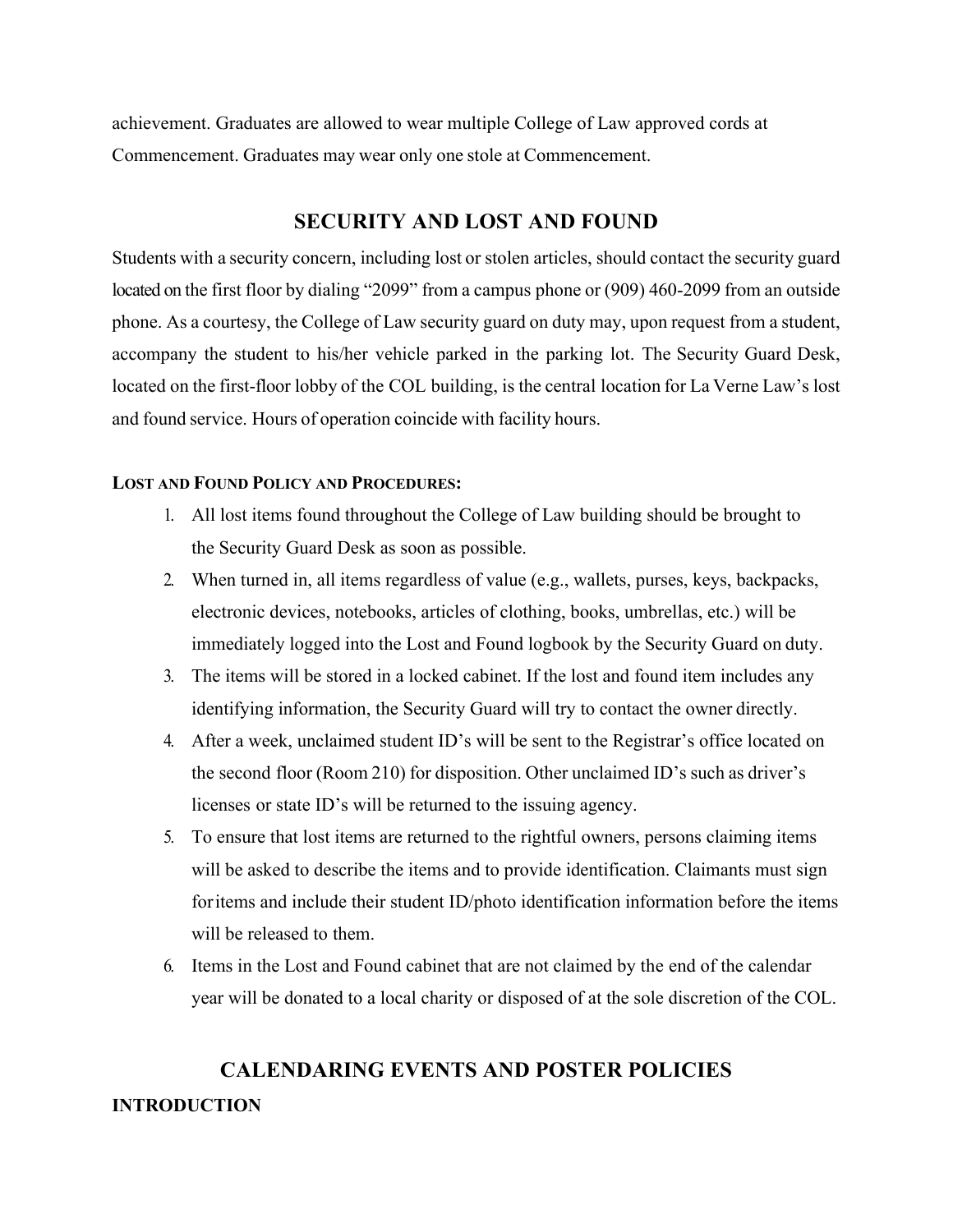The La Verne Law campus is a professional institution and environment. As such, the COL is diligent in ensuring campus events are well planned and that the esthetics of our environment is always professional. To help in keeping an organized and professional environment, LaVerne Law has adopted the following processes and procedures.

# **I. EVENT AND CALENDAR REQUEST (ECR) FORM**

- A. Use this [form](http://law.laverne.edu/wp-content/uploads/2016/09/Event-Calendar-Request.pdf?608141) to:
	- 1. Reserve a classroom or location.
	- 2. Add the event to La Verne Law's Master Calendar [\(EMS\)](http://calendar.laverne.edu/VirtualEMS/BrowseEvents.aspx).
	- 3. Add the event to the E-Poster calendar of events.
	- 4. Add the event to the [EMS calendar](https://calendar.laverne.edu/VirtualEMS/BrowseEvents.aspx) on the La Verne Law website.
	- 5. Add the event to The Docket, a weekly publication that is sent out to all La VerneLaw students, faculty, and staff.
- B. The ECR Form is a fillable PDF that must be completed, signed and approved before each COL event.
- C. Completed forms are to be submitted via email.
	- 1. Student clubs and organizations must:
		- i. Confirm that the event time and date are available on the  $ENS$  calendar.
		- ii. The organization's President AND Advisor must electronically sign the ECR Form.
		- iii. Email the completed form to the [Office of Student](mailto:lawstudentaffairs@laverne.edu) Services.
	- 2. All other parties must:
		- i. Confirm that the event time and date are available on the [EMS](http://calendar.laverne.edu/VirtualEMS/BrowseEvents.aspx) calendar.
		- ii. Submit their form to [Cherice Sirna,](mailto:csirna@laverne.edu) Coordinator in the Registrar's office.
	- 3. Students will receive confirmation of the submission within three business days of submitting the request.

# **II. POSTER POLICY**

- A. All paper posters must be approved and stamped by the Office of Student Services prior to being posted.
	- 1. Posters, flyers about events, announcements and notices may **not** be placed on the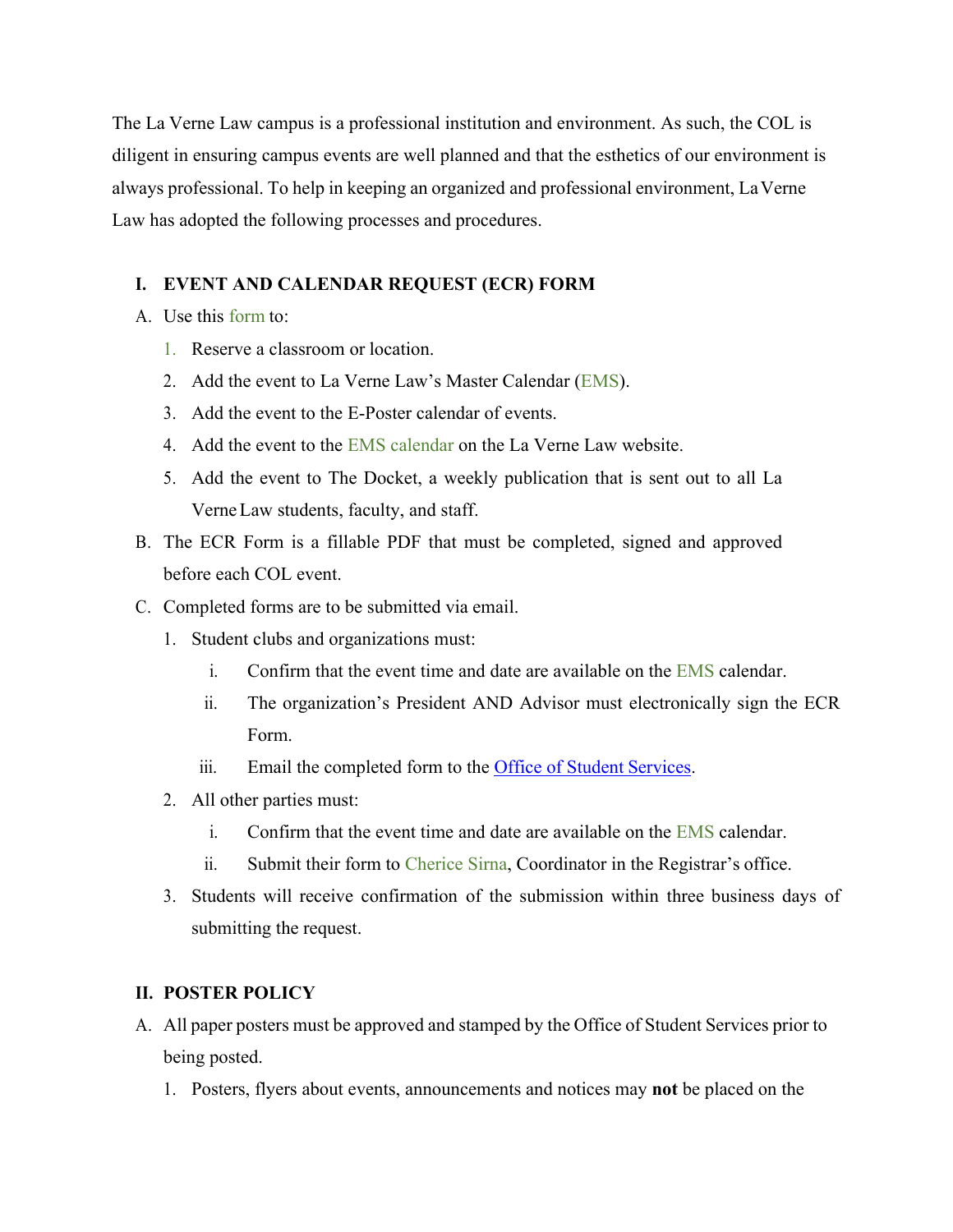bulletin boards outside of the classroom, unless they are related to a class being held in that classroom.

- 2. Approved poster locations are:
	- i. In the bathrooms
	- ii. The bulletin board outside the Student Lounge- one (1) poster per event.
	- iii. On the Student Organization's designated bulletin board.
- 2. Posting and Removal of Posters
	- i. Posters affixed to painted walls may only be posted using Painter's Tape. Parties using other, non- approved methods of posting materials will be responsible for any damaged caused.
	- ii. Posters placed in the bathroom may be posted up to three weeks prior to the event.
	- iii. Posters placed on the bulletin board outside the Student Lounge may be posted one month prior to the event.
	- iv. Posters placed on each Student Organization's bulletin board may be placed at the organization's discretion.
	- v. ALL posters must be removed the day after the event has taken place.
- 3. Welcome signs for special visitors may be placed in the Lobby on the date the visitor arrives at the COL.
- B. E-Poster Process
	- 1. Student organizations must first send their E-Poster to the Office of Student Services for approval before being posted.
	- 2. Once a poster has been approved, E-Poster submissions can be sent directly to [Melinda Davenport.](mailto:mailto:mdavenport@laverne.edu)
- C. Requirements for documents to be posted in the E-Poster System:
	- 1. The following requirements must be followed for digital imagery to be posted on the E- Posters in the College of Law:
		- Image format must be **high quality JPEG or PNG**. No TIFF or BMP files are permitted.
		- All images must be submitted in two formats: one with 1080 x 1920 pixels in size at 120ppi and the other with 1080 x 1800 pixels in size at 120ppi.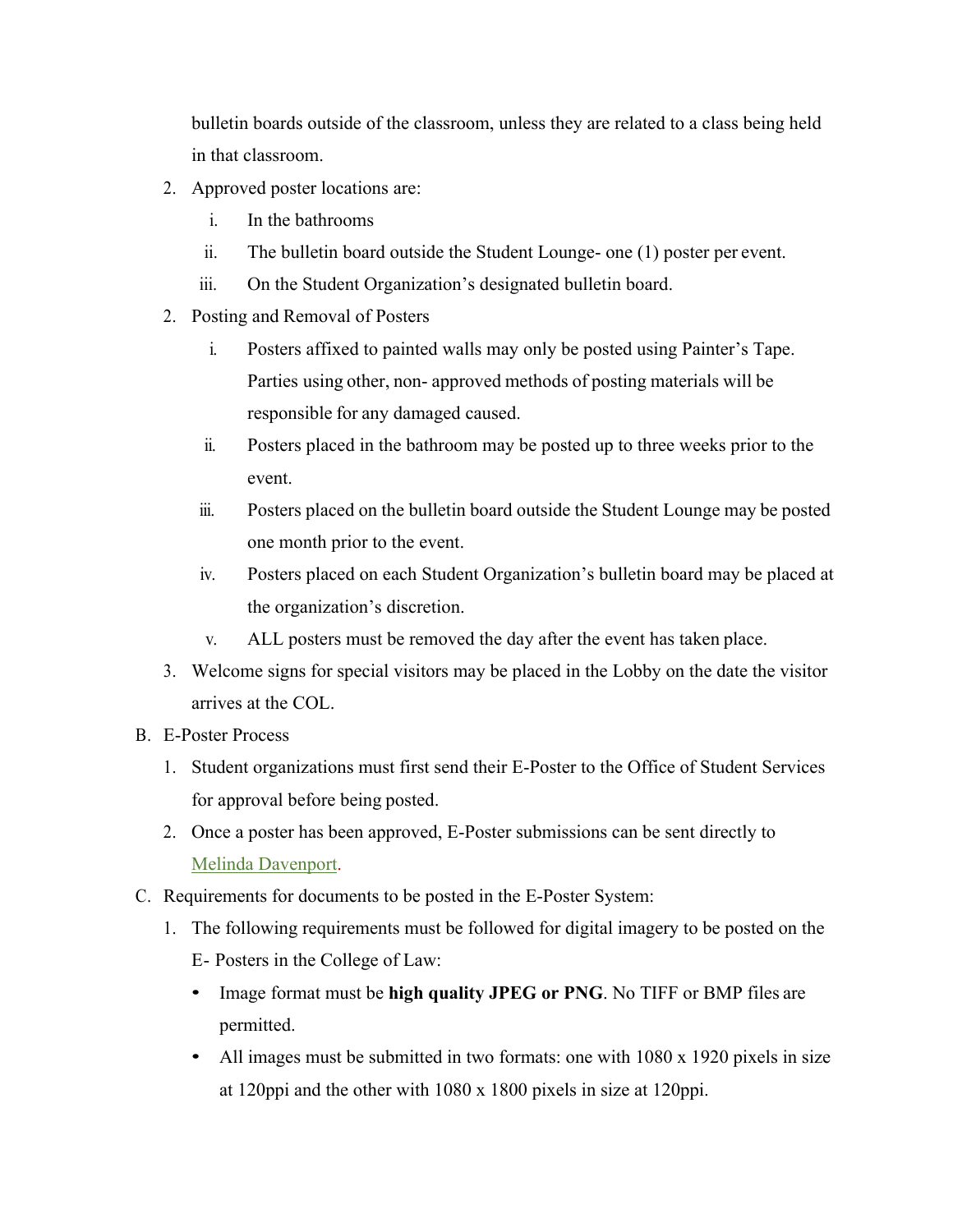- Absolutely no artifacts from low quality images will be allowed.
- Background colors should be black (RGB palette 0, 0, 0), white (RGB palette 255, 255, 255), green (RGB palette 0, 72, 17), grey (RGB palette 122, 122, 122), or cream (RGB palette 248, 245, 236).
- All images must be created on the size required and may not be stretched to fitthe frame.
- No borders that cut the screen into frames (i.e., borders on a square shaped flyer pasted onto a rectangle background)
- No font smaller than 18pt.
- Proper spelling and grammar is required.
- Proper use of any University of La Verne symbols, logos, and phrasing is required as designated by the ULV style [manual.](https://laverne.edu/identity/)
- Official College of Law logos may be obtained through the Office of Student Services.
- Abbreviations and time designations should be consistent throughout the image (i.e., 10:00 a.m. to 1p is incorrect; 10:00 a.m. to 1:00 p.m. is correct)
- Information should include: the name of the group holding the event, what the event is for, when the event takes place, where the event takes place, contact information, whether or not attendance and/or RSVP is required, and any further details regarding attendance to the event.

# **STUDENT CLUBS & ORGANIZATIONS**

The study of law is challenging, rigorous, and time consuming. While the faculty and administration of the COL believe that a student should spend most of his/her time studying and learning the law, the administration also supports student organizations that provide opportunities that support the COL mission and foster effective leadership skills. The COL believes that organized student activities are an integral part of the educational program of the law school and these activities provide opportunities for personal and professional growth. Please refer to the University of Law Verne College of Law Student Club and Organization Guidebook for additional information.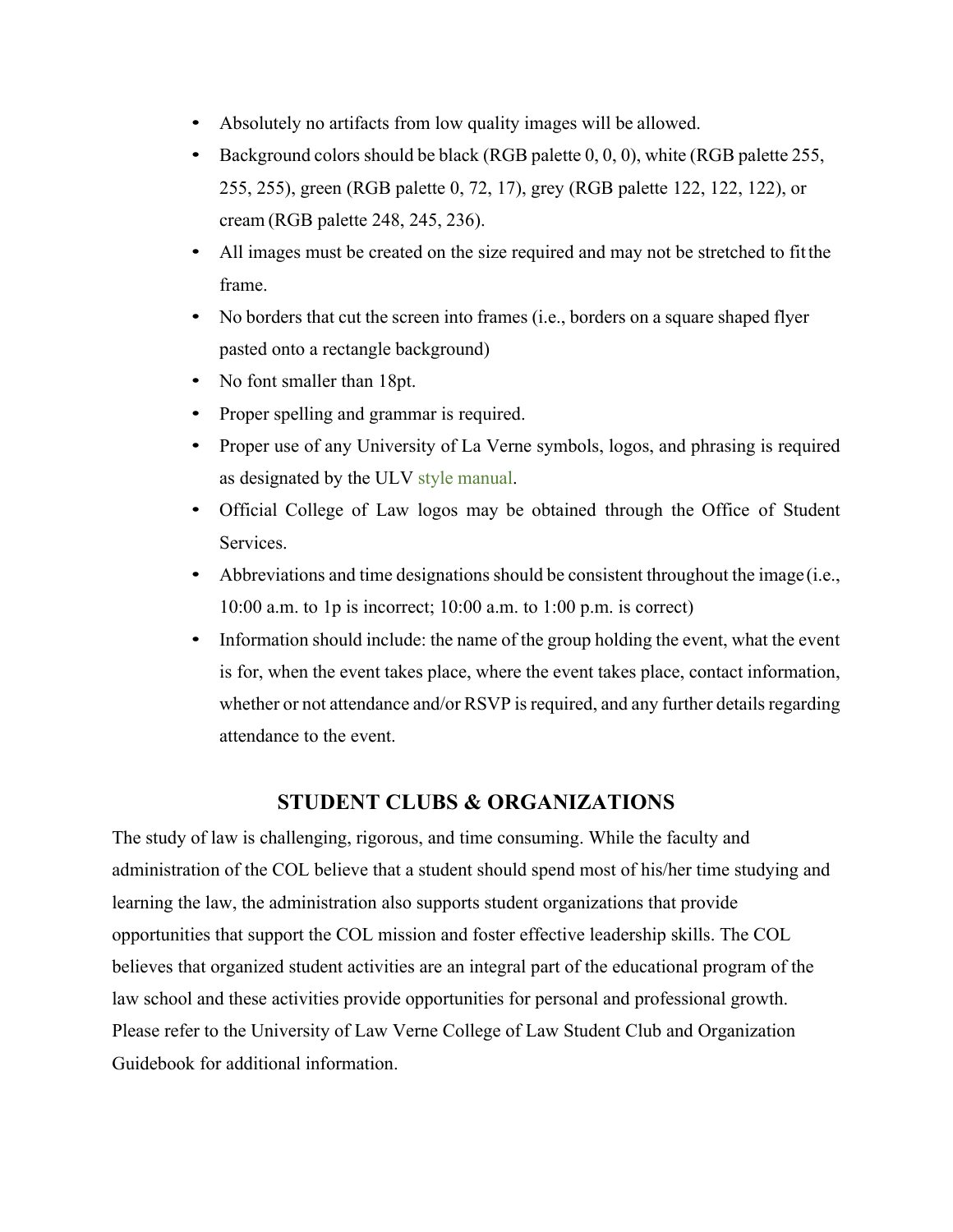# **STATE BAR REGULATIONS**

Students must register as a law student with the state bar *and have their application approved*  before filing any other applications with the state. Students will not be able to complete the moral character or bar exam applications or apply for the State Bar of California's Practical Training of Law Students (PTLS) program, until after the bar registration application is *approved*. Note, "students must have an approved Registration on file within 10 days of submitting your examination application or your examination application will be terminated." [https://www.calbarxap.com/applications/calbar/California\\_Bar\\_Registration/](https://www.calbarxap.com/applications/calbar/California_Bar_Registration/).

It is HIGHLY recommended that students register *at the beginning of their second semester of law school*. Students can find additional registration information at <https://www.calbarxap.com/>

# **STUDENT COMPLAINT POLICY AND PROCEDURES**

The University of La Verne takes complaints and concerns regarding the institution very seriously. If a student has a complaint regarding the University or one of its schools, the student may present said complaint or grievance according to the applicable policies and procedures found in the University of La Verne Catalog.

A student who has a complaint concerning academic program quality and/or accrediting standards (including complaints that the University has violated state consumer protection laws) is invited to contact the [Office of the Dean](mailto:@kmarshall@laverne.edu) at (909) 460-2030.

A student may also [contact the Office of the Provost](mailto:provost@laverne.edu) at (909) 448-4748.

An individual may also contact the Bureau for Private Postsecondary Education for review of a complaint. The Bureau may be contacted at:

[Bureau for Private Postsecondary Education](http://bppe.ca.gov/) 2535 Capitol Oaks Drive, Suite 400 Sacramento, CA 95833 (916) 431-6924 (916) 263-1897 FAX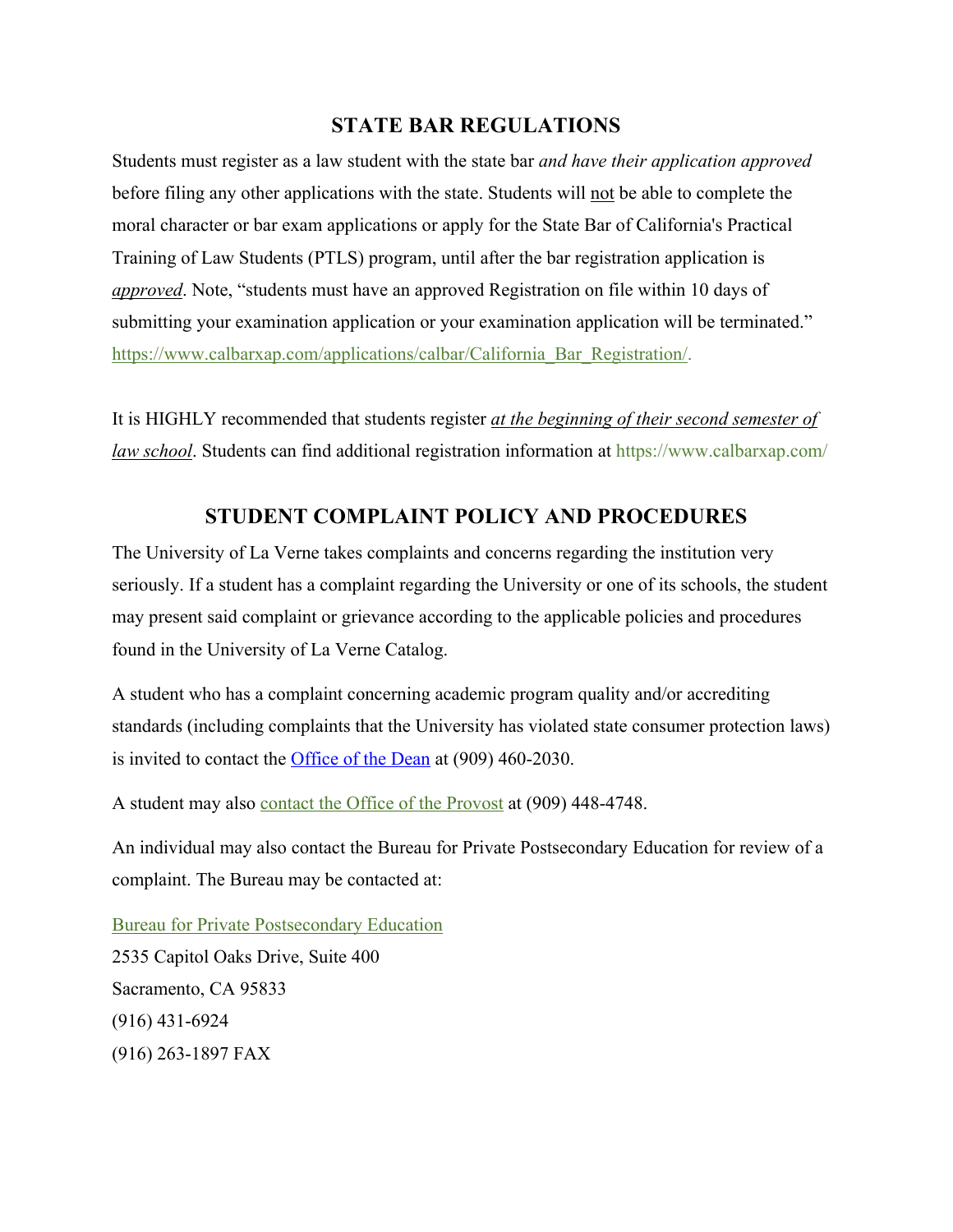The Bureau accepts all types of complaints related to the university, and may refer any complaint it receives – including complaints related to institutional policies or procedures, or both – to the University, an accrediting agency, or another appropriate entity for resolution. More information concerning the Bureaus' complaint procedure can be found [here](http://bppe.ca.gov/enforcement/complaint.shtml) and here.

Students may also contact the California Department of Consumer Affairs – Consumer Assistance with complaints. The toll-free telephone line, (800) 952-5210, is staffed Monday through Friday from 8:00am-4:50pm except the first and third Wednesday of each month. Automated services are available 24 hours a day, seven days a week. Consumer service representatives can answer consumer and licensee questions in 140 different languages, assist in the filing of complaints, mail helpful publications and refer callers to the appropriate government or private agency for more assistance. Hearing-impaired persons may call TDD (800) 326-2297. Sacramento-area consumers may call (916) 445-1254 or TDD (916) 928-1227.

#### [Department of Consumer Affairs](https://www.dca.ca.gov/)

Consumer Information Division 1625 North Market Blvd., Suite N 112 Sacramento, CA 95834

#### [Attorney General's Office](https://oag.ca.gov/sites/all/files/agweb/pdfs/contact/business_corpform.pdf)

California Department of Justice Attn: Public Inquiry Unit P.O. Box 9044255 Sacramento, CA 94244-2550

Pursuant to the United States Department of Education's Program Integrity Rule, each institution of higher education is required to provide all prospective and current students with the [contact](https://laverne.edu/online/state-authorization/consumer-protection-state-contacts/) [information for the state agency or agencies](https://laverne.edu/online/state-authorization/consumer-protection-state-contacts/) that handle complaints against postsecondary education institutions offering distance learning within that state. Students are encouraged to utilize the University of La Verne's internal complaint or review policies and procedures prior to filing a complaint with a state agency.